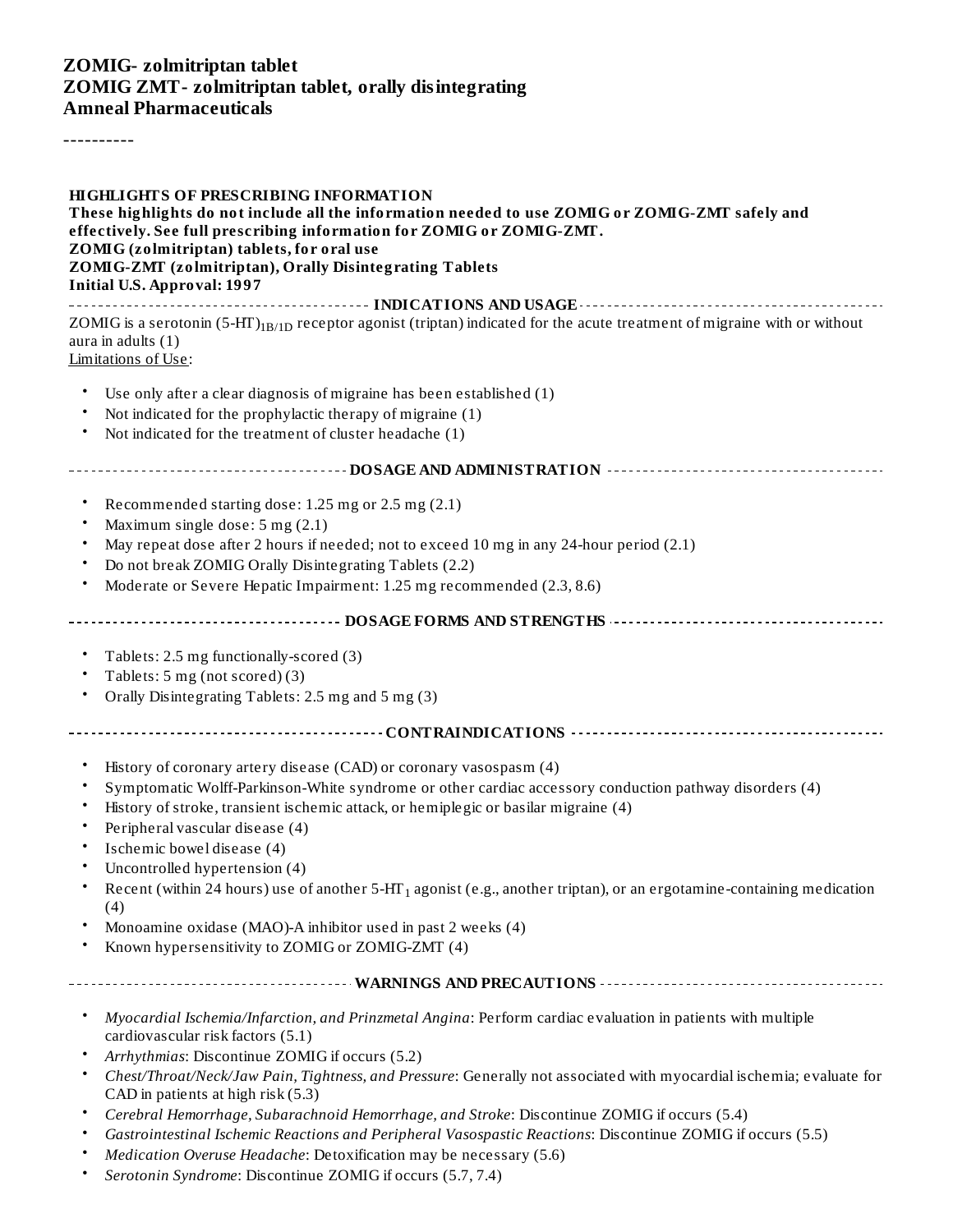| Most common adverse reactions (≥5% and >placebo) were neck/throat/jaw pain/tightness/pressure, dizziness, paresthesia,<br>asthenia, somnolence, warm/cold sensation, nausea, heaviness sensation, and dry mouth (6.1) |
|-----------------------------------------------------------------------------------------------------------------------------------------------------------------------------------------------------------------------|
| To report SUSPECTED ADVERSE REACTIONS, contact Amneal Pharmaceuticals at 1-877-835-5472 or FDA at                                                                                                                     |
| 1-800-FDA-1088 or www.fda.gov/medwatch.                                                                                                                                                                               |
|                                                                                                                                                                                                                       |
| Pregnancy: Based on animal data, may cause fetal harm (8.1)                                                                                                                                                           |
| See 17 for PATIENT COUNSELING INFORMATION and FDA-approved patient labeling.                                                                                                                                          |
| <b>Revised: 5/2019</b>                                                                                                                                                                                                |
|                                                                                                                                                                                                                       |
|                                                                                                                                                                                                                       |

# **FULL PRESCRIBING INFORMATION: CONTENTS\* 1 INDICATIONS AND USAGE**

## **2 DOSAGE AND ADMINISTRATION**

- 2.1 Dosing Information
- 2.2 Administration of ZOMIG-ZMT Orally Disintegrating Tablets
- 2.3 Dosing in Patients with Hepatic Impairment
- 2.4 Dosing in Patients taking Cimetidine

### **3 DOSAGE FORMS AND STRENGTHS**

#### **4 CONTRAINDICATIONS**

#### **5 WARNINGS AND PRECAUTIONS**

- 5.1 Myocardial Ischemia, Myocardial Infarction, and Prinzmetal Angina
- 5.2 Arrhythmias
- 5.3 Chest, Throat, Neck and Jaw Pain/Tightness/Pressure
- 5.4 Cerebrovascular Events
- 5.5 Other Vasospasm Reactions
- 5.6 Medication Overuse Headache
- 5.7 Serotonin Syndrome
- 5.8 Increase in Blood Pressure
- 5.9 Risks in Patients with Phenylketonuria

### **6 ADVERSE REACTIONS**

- 6.1 Clinical Trials Experience
- 6.2 Postmarketing Experience

### **7 DRUG INTERACTIONS**

- 7.1 Ergot-containing Drugs
- 7.2 MAO-A Inhibitors
- 7.3 5-HT  $_{1\text{B/D}}$  agonists

7.4 Selective Serotonin Reuptake Inhibitors and Serotonin Norepinephrine Reuptake Inhibitors 7.5 Cimetidine

#### **8 USE IN SPECIFIC POPULATIONS**

- 8.1 Pregnancy
- 8.2 Lactation
- 8.4 Pediatric Use
- 8.5 Geriatric Use
- 8.6 Patients with Hepatic Impairment

## **10 OVERDOSAGE**

#### **11 DESCRIPTION**

- **12 CLINICAL PHARMACOLOGY**
	- 12.1 Mechanism of Action
	- 12.3 Pharmacokinetics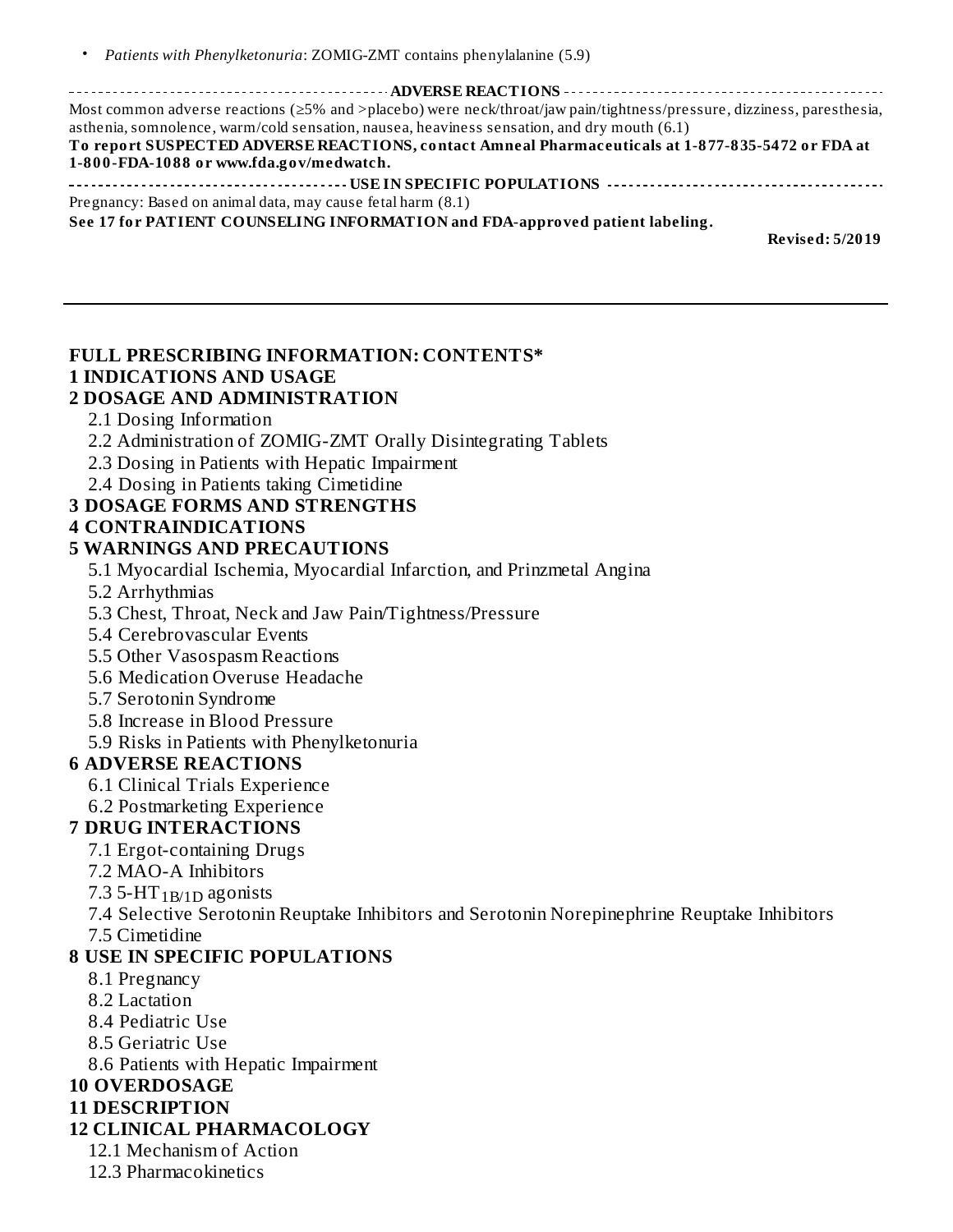### **13 NONCLINICAL TOXICOLOGY**

13.1 Carcinogenesis, Mutagenesis, Impairment of Fertility **14 CLINICAL STUDIES**

## **16 HOW SUPPLIED/STORAGE AND HANDLING**

#### **17 PATIENT COUNSELING INFORMATION**

\* Sections or subsections omitted from the full prescribing information are not listed.

#### **FULL PRESCRIBING INFORMATION**

#### **1 INDICATIONS AND USAGE**

ZOMIG is indicated for the acute treatment of migraine with or without aura in adults.

#### Limitations of Use

- Only use ZOMIG if a clear diagnosis of migraine has been established. If a patient has no response to ZOMIG treatment for the first migraine attack, reconsider the diagnosis of migraine before ZOMIG is administered to treat any subsequent attacks.
- ZOMIG is not indicated for the prevention of migraine attacks.
- Safety and effectiveness of ZOMIG have not been established for cluster headache.

## **2 DOSAGE AND ADMINISTRATION**

#### **2.1 Dosing Information**

The recommended starting dose of ZOMIG is 1.25 mg or 2.5 mg. The 1.25 mg dose can be achieved by manually breaking the functionally-scored 2.5 mg tablet in half. The maximum recommended single dose of ZOMIG is 5 mg.

In controlled clinical trials, a greater proportion of patients had headache response following a 2.5 mg or 5 mg dose than following a 1 mg dose. There was little added benefit from the 5 mg dose compared to the 2.5 mg dose, but adverse reactions were more frequent with the 5 mg dose.

If the migraine has not resolved by 2 hours after taking ZOMIG, or returns after a transient improvement, a second dose may be administered at least 2 hours after the first dose. The maximum daily dose is 10 mg in any 24-hour period.

The safety of ZOMIG in the treatment of an average of more than three migraines in a 30-day period has not been established.

#### **2.2 Administration of ZOMIG-ZMT Orally Disintegrating Tablets**

Instruct patients not to break ZOMIG-ZMT Orally Disintegrating Tablets because they are not functionally-scored. Administration with liquid is not necessary.

Orally disintegrating tablets are packaged in a blister pack. Instruct patients not to remove the tablet from the blister until just prior to dosing. Subsequently, instruct patients to peel the blister pack open, and to place the orally disintegrating tablet on the tongue, where it will dissolve and it will be swallowed with the saliva.

#### **2.3 Dosing in Patients with Hepatic Impairment**

The recommended dose of ZOMIG in patients with moderate to severe hepatic impairment is 1.25 mg (one-half of one 2.5 mg ZOMIG tablet) because of increased zolmitriptan blood levels in these patients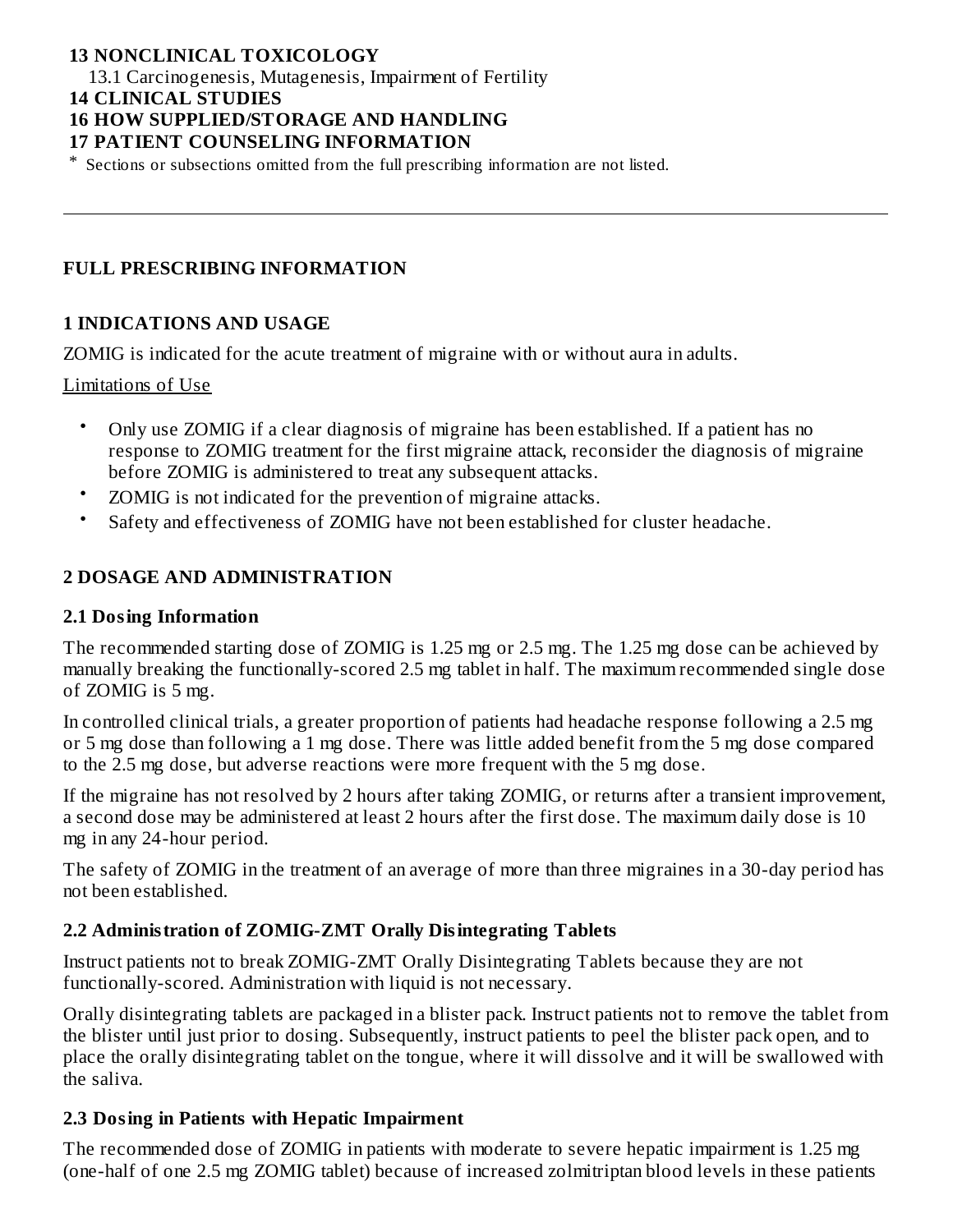and elevation of blood pressure in some of these patients. Limit the total daily dose in patients with severe hepatic impairment to no more than 5 mg per day.

The use of ZOMIG-ZMT Orally Disintegrating Tablets is not recommended in patients with moderate or severe hepatic impairment because these orally disintegrating tablets should not be broken in half *[see Use in Specific Populations (8.6), Clinical Pharmacology (12.3)]*.

## **2.4 Dosing in Patients taking Cimetidine**

If ZOMIG is co-administered with cimetidine, limit the maximum single dose of ZOMIG to 2.5 mg, not to exceed 5 mg in any 24-hour period *[see Drug Interactions (7.5), Clinical Pharmacology (12.3)].*

## **3 DOSAGE FORMS AND STRENGTHS**

*2.5 mg Tablets:* Yellow, biconvex, round, film-coated identified with "ZOMIG" and "2.5" debossed on one side (functionally-scored).

*5 mg Tablets:* Pink, biconvex, round, film-coated identified with "ZOMIG" and "5" debossed on one side (not scored).

*2.5 mg Orally disintegrating tablets:* White, flat-faced, round, uncoated, bevelled identified with a debossed "Z" on one side.

*5 mg Orally disintegrating tablets:* White, flat-faced, round, uncoated, bevelled identified with a debossed "Z" and "5" on one side.

## **4 CONTRAINDICATIONS**

ZOMIG is contraindicated in patients with:

- Ischemic coronary artery disease (angina pectoris, history of myocardial infarction, or documented silent ischemia), other significant underlying cardiovascular disease, or coronary artery vasospasm including Prinzmetal's angina *[see Warnings and Precautions (5.1)]*.
- Wolff-Parkinson-White Syndrome or arrhythmias associated with other cardiac accessory conduction pathway disorders *[see Warnings and Precautions (5.2)].*
- History of stroke, transient ischemic attack (TIA), or history of hemiplegic or basilar migraine because these patients are at a higher risk of stroke *[see Warnings and Precautions (5.4)]*.
- Peripheral vascular disease (PVD) *[see Warnings and Precautions (5.5)]*.
- Ischemic bowel disease *[see Warnings and Precautions (5.5)]*.
- Uncontrolled hypertension *[see Warnings and Precautions (5.8)].*
- Recent use (i.e., within 24 hours) of another 5-HT $_{\rm 1}$  agonist, ergotamine-containing medication, or ergot-type medication (such as dihydroergotamine or methysergide) *[see Drug Interactions (7.1, 7.3)].*
- Concurrent administration of a monoamine oxidase (MAO)-A inhibitor or recent use of a MAO-A inhibitor (that is within 2 weeks) *[see Drug Interactions (7.2), Clinical Pharmacology (12.3)].*
- Known hypersensitivity to ZOMIG or ZOMIG ZMT (angioedema and anaphylaxis seen) *[see Adverse Reactions (6.2)]*.

## **5 WARNINGS AND PRECAUTIONS**

## **5.1 Myocardial Is chemia, Myocardial Infarction, and Prinzmetal Angina**

ZOMIG is contraindicated in patients with ischemic or vasospastic coronary artery disease (CAD). There have been rare reports of serious cardiac adverse reactions, including acute myocardial infarction, occurring within a few hours following administration of ZOMIG. Some of these reactions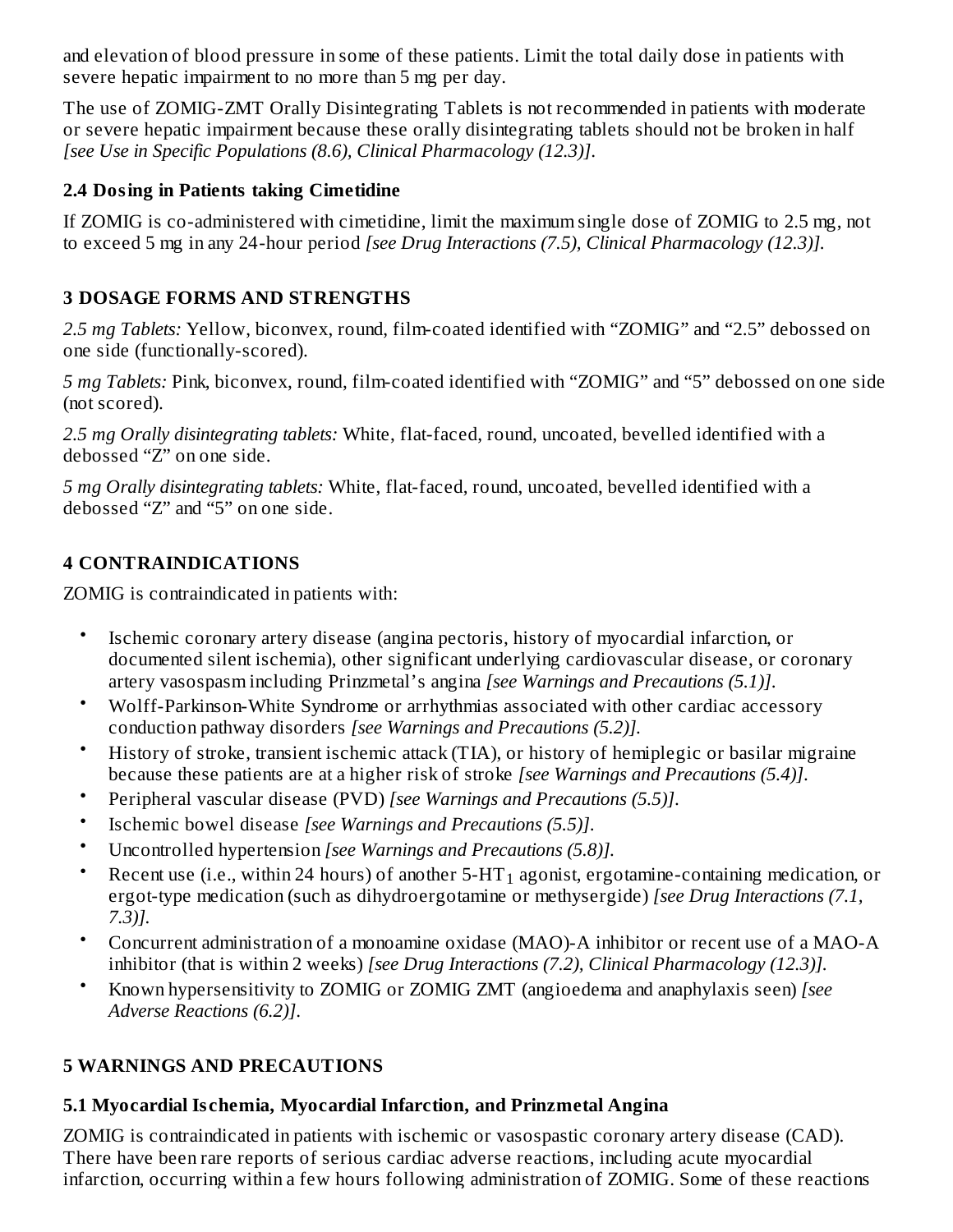infarction, occurring within a few hours following administration of ZOMIG. Some of these reactions occurred in patients without known CAD. 5-HT $_{\rm 1}$  agonists including ZOMIG may cause coronary artery vasospasm (Prinzmetal Angina), even in patients without a history of CAD.

Perform a cardiovascular evaluation in triptan-naïve patients who have multiple cardiovascular risk factors (e.g., increased age, diabetes, hypertension, smoking, obesity, strong family history of CAD) prior to receiving ZOMIG. Do not administer ZOMIG if there is evidence of CAD or coronary artery vasospasm *[see Contraindications (4)]*. For patients with multiple cardiovascular risk factors who have a negative cardiovascular evaluation, consider administrating the first ZOMIG dose in a medicallysupervised setting and performing an electrocardiogram (ECG) immediately following ZOMIG administration. For such patients, consider periodic cardiovascular evaluation in intermittent long-term users of ZOMIG.

## **5.2 Arrhythmias**

Life<sup>[]</sup>threatening disturbances of cardiac rhythm including ventricular tachycardia and ventricular fibrillation leading to death have been reported within a few hours following the administration of 5-  $\operatorname{HT}_1$  agonists. Discontinue ZOMIG if these disturbances occur. ZOMIG is contraindicated in patients with Wolff-Parkinson-White Syndrome or arrhythmias associated with other cardiac accessory conduction pathway disorders *[see Contraindications (4)]*.

## **5.3 Chest, Throat, Neck and Jaw Pain/Tightness/Pressure**

As with other 5-HT $_{\rm 1}$  agonists, sensations of tightness, pain, and pressure in the chest, throat, neck, and jaw commonly occur after treatment with ZOMIG and is usually non-cardiac in origin. However, perform a cardiac evaluation if these patients are at high cardiac risk. 5-HT $_{\rm 1}$  agonists including ZOMIG are contraindicated in patients with CAD or Prinzmetal's variant angina *[see Contraindications (4)].*

## **5.4 Cerebrovas cular Events**

Cerebral hemorrhage, subarachnoid hemorrhage, and stroke have occurred in patients treated with 5-  $\operatorname{HT}_1$  agonists, and some have resulted in fatalities. In a number of cases, it appears possible that the cerebrovascular events were primary, the 5-HT $_{\rm 1}$  agonist having been administered in the incorrect belief that the symptoms experienced were a consequence of migraine, when they were not.

As with other acute migraine therapies, before treating headaches in patients not previously diagnosed as migraineurs, and in migraineurs who present with symptoms atypical for migraine, exclude other potentially serious neurological conditions. ZOMIG is contraindicated in patients with a history of stroke or transient ischemic attack *[see Contraindications (4)]*.

## **5.5 Other Vasospasm Reactions**

5-HT $_{\rm 1}$  agonists, including ZOMIG, may cause non-coronary vasospastic reactions, such as peripheral vascular ischemia, gastrointestinal vascular ischemia, and infarction (presenting with abdominal pain and bloody diarrhea), splenic infarction, and Raynaud's syndrome. In patients who experience symptoms or signs suggestive of a vasospastic reaction following the use of any 5-HT $_{\rm 1}$  agonist, rule out a vasospastic reaction before receiving additional ZOMIG doses *[see Contraindications (4)]*.

Reports of transient and permanent blindness and significant partial vision loss have been reported with the use of 5-HT $_{\rm 1}$  agonists. Since visual disorders may be part of a migraine attack, a causal relationship between these events and the use of 5-HT $_{\rm 1}$  agonists have not been clearly established.

## **5.6 Medication Overus e Headache**

Overuse of acute migraine drugs (e.g., ergotamine, triptans, opioids, or a combination of drugs for 10 or more days per month) may lead to exacerbation of headache (medication overuse headache). Medication overuse headache may present as migraine-like daily headaches or as a marked increase in frequency of migraine attacks. Detoxification of patients, including withdrawal of the overused drugs, and treatment of withdrawal symptoms (which often includes a transient worsening of headache) may be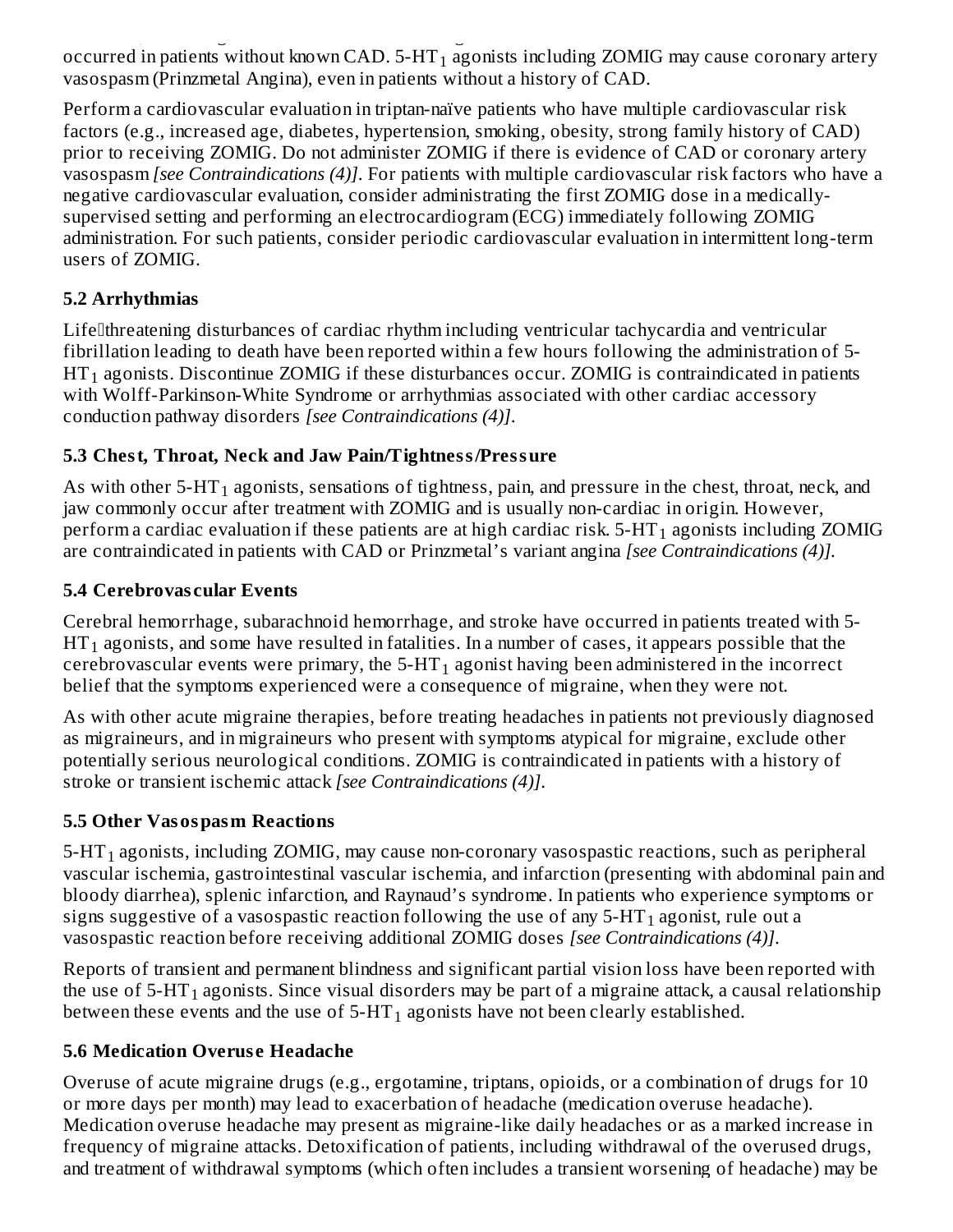necessary.

## **5.7 Serotonin Syndrome**

Serotonin syndrome may occur with triptans, including ZOMIG, particularly during co-administration with selective serotonin reuptake inhibitors (SSRIs), serotonin norepinephrine reuptake inhibitors (SNRIs), tricyclic antidepressants (TCAs), and MAO inhibitors *[see Drug Interactions (7.5)]*. Serotonin syndrome symptoms may include mental status changes (e.g., agitation, hallucinations, coma), autonomic instability (e.g., tachycardia, labile blood pressure, hyperthermia), neuromuscular aberrations (e.g., hyperreflexia, incoordination), and/or gastrointestinal symptoms (e.g., nausea, vomiting, diarrhea). The onset of symptoms usually rapidly occurs within minutes to hours of receiving a new or a greater dose of a serotonergic medication. Discontinue ZOMIG if serotonin syndrome is suspected *[see Drug Interactions (7.4)]*.

## **5.8 Increas e in Blood Pressure**

Significant elevations in systemic blood pressure have been reported in patients treated with 5-HT  $_{\rm 1}$ agonists including patients without a history of hypertension; very rarely, these increases in blood pressure have been associated with serious adverse reactions. In healthy subjects treated with 5 mg of ZOMIG, an increase of 1 and 5 mm Hg in the systolic and diastolic blood pressure, respectively, was seen. In a study of patients with moderate to severe liver impairment, 7 of 27 patients experienced 20 to 80 mm Hg elevations in systolic and/or diastolic blood pressure after a dose of 10 mg of ZOMIG.

As with all triptans, blood pressure should be monitored in ZOMIG-treated patients. ZOMIG is contraindicated in patients with uncontrolled hypertension *[see Contraindications (4)]*.

## **5.9 Risks in Patients with Phenylketonuria**

Phenylalanine can be harmful to patients with phenylketonuria (PKU). ZOMIG-ZMT Orally Disintegrating Tablets contain phenylalanine (a component of aspartame). Each 2.5 mg and 5 mg orally disintegrating tablet contains 2.81 and 5.62 mg of phenylalanine, respectively. ZOMIG tablets do not contain phenylalanine.

## **6 ADVERSE REACTIONS**

The following adverse reactions are described elsewhere in other sections of the prescribing information:

- Myocardial Ischemia, Myocardial Infarction, and Prinzmetal Angina *[see Warnings and Precautions (5.1)]*.
- Arrhythmias *[see Warnings and Precautions (5.2)]*.
- Chest and or Throat, Neck and Jaw Pain/Tightness/Pressure *[see Warnings and Precautions (5.3)]*.
- Cerebrovascular Events *[see Warnings and Precautions (5.4)]*.
- Other Vasospasm Reactions *[see Warnings and Precautions (5.5)]*.
- Medication Overuse Headache *[see Warnings and Precautions (5.6)]*.
- Serotonin Syndrome *[see Warnings and Precautions (5.7)]*.
- Increase in Blood Pressure *[see Warnings and Precautions (5.8)]*.
- Risks in Patients with Phenylketonuria *[see Warnings and Precautions (5.9)]*.

## **6.1 Clinical Trials Experience**

Because clinical studies are conducted under widely varying conditions, adverse reaction rates observed in the clinical studies of a drug cannot be directly compared to rates in the clinical studies of another drug and may not reflect the rates observed in practice.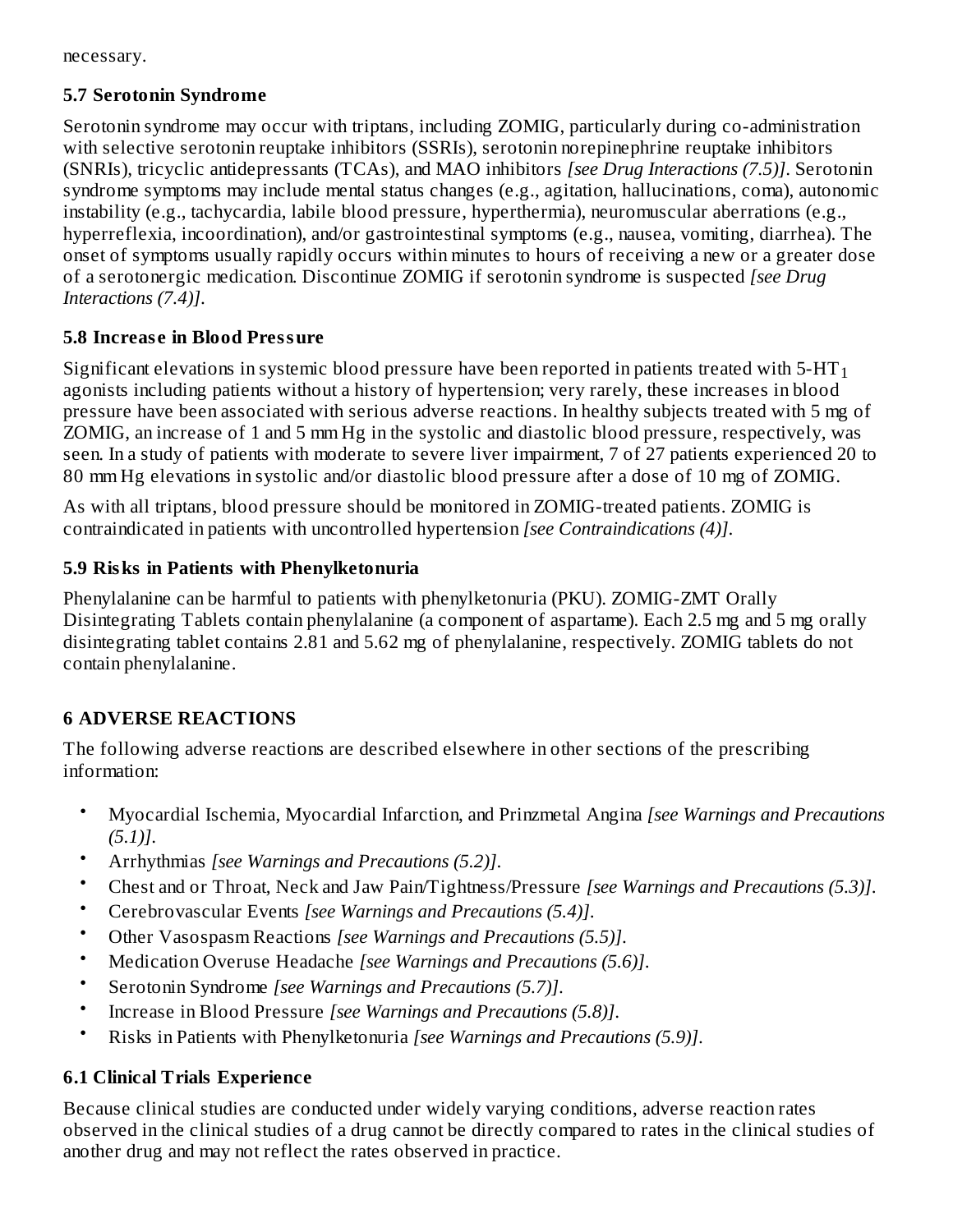In a long-term, open-label study where patients were allowed to treat multiple migraine attacks for up to 1 year, 8% (167 out of 2,058) withdrew from the trial because of adverse reaction.

The most common adverse reactions ( $\geq$ 5% and >placebo) in these trials were neck/throat/jaw pain, dizziness, paresthesia, asthenia, somnolence, warm/cold sensation, nausea, heaviness sensation, and dry mouth.

Table 1 lists the adverse reactions that occurred in  $\geq$ 2% of the 2,074 patients in any one of the ZOMIG 1 mg, 2.5 mg, or 5 mg dose groups in the controlled clinical trials of ZOMIG in patients with migraines (Studies 1, 2, 3, 4, and 5) *[see Clinical Studies (14)]*. Only adverse reactions that were at least 2% more frequent in a ZOMIG group compared to the placebo group are included.

Several of the adverse reactions appear dose related, notably paresthesia, sensation of heaviness or tightness in chest, neck, jaw, and throat, dizziness, somnolence and possibly asthenia and nausea.

|                                                       | Placebo   | <b>ZOMIG</b>    | <b>ZOMIG</b> | <b>ZOMIG</b>    |
|-------------------------------------------------------|-----------|-----------------|--------------|-----------------|
|                                                       | $(n=401)$ | 1 <sub>mg</sub> | $2.5$ mg     | 5 <sub>mg</sub> |
|                                                       |           | $(n=163)$       | $(n=498)$    | $(n=1012)$      |
| <b>ATYPICAL</b>                                       | 6%        | 12%             | 12%          | 18%             |
| <b>SENSATIONS</b>                                     |           |                 |              |                 |
| Paresthesia (all types)                               | 2%        | 5%              | 7%           | 9%              |
| Warm/cold sensation                                   | 4%        | 6%              | 5%           | 7%              |
| <b>PAIN AND PRESSURE</b><br><b>SENSATIONS</b>         | 7%        | 13%             | 14%          | 22%             |
| Chest-<br>pain/tightness/pressure<br>and/or heaviness | 1%        | 2%              | 3%           | 4%              |
| Neck/throat/jaw -<br>pain/tightness/pressure          | 3%        | 4%              | 7%           | 10%             |
| Heaviness other than chest<br>or neck                 | 1%        | 1%              | 2%           | 5%              |
| Other-                                                | 0%        | 2%              | 2%           | 2%              |
| Pressure/tightness/heaviness                          |           |                 |              |                 |
| <b>DIGESTIVE</b>                                      | 8%        | 11%             | 16%          | 14%             |
| Dry mouth                                             | 2%        | 5%              | 3%           | 3%              |
| Dyspepsia                                             | 1%        | 3%              | 2%           | 1%              |
| Dysphagia                                             | 0%        | 0%              | 0%           | 2%              |
| Nausea                                                | 4%        | 4%              | 9%           | 6%              |
| NEUROLOGICAL                                          | 10%       | 11%             | 17%          | 21%             |
| <b>Dizziness</b>                                      | 4%        | 6%              | 8%           | 10%             |
| Somnolence                                            | 3%        | 5%              | 6%           | 8%              |
| Vertigo                                               | 0%        | 0%              | 0%           | 2%              |
| <b>OTHER</b>                                          |           |                 |              |                 |
| Asthenia                                              | 3%        | 5%              | 3%           | 9%              |
| Sweating                                              | 1%        | 0%              | 2%           | 3%              |

### **Table 1: Advers e Reaction Incidence in Five Pooled Placebo-Controlled Migraine Clinical Trials \***

\* Only adverse reactions that were at least 2% more frequent in a ZOMIG group compared to the placebo group are included.

There were no differences in the incidence of adverse reactions in controlled clinical trials in the following subgroups: gender, weight, age, use of prophylactic medications, or presence of aura. There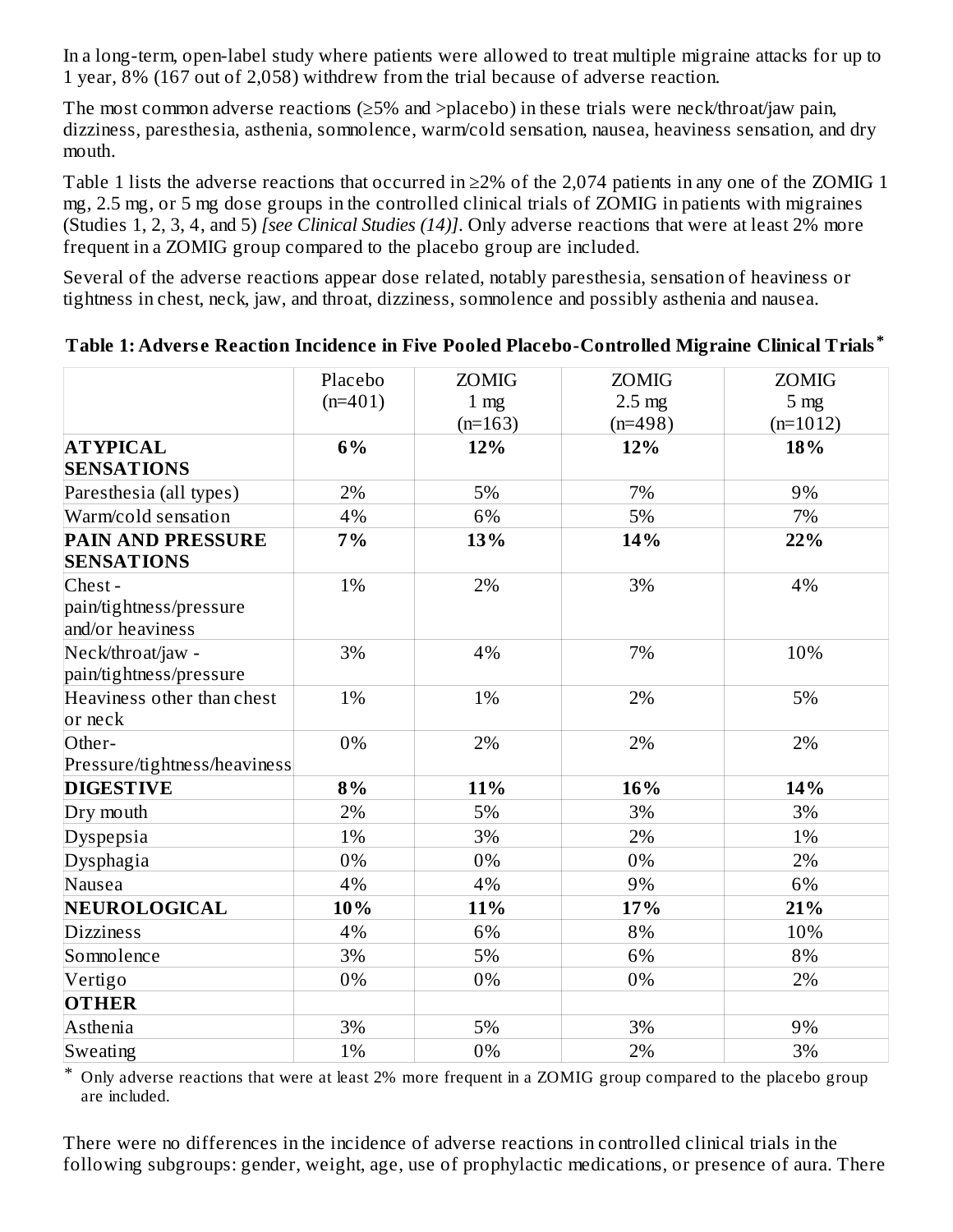were insufficient data to assess the impact of race on the incidence of adverse reactions.

## *Less Common Adverse Reactions with ZOMIG Tablets:*

In the paragraphs that follow, the frequencies of less commonly reported adverse clinical reactions are presented. Because the reports include reactions observed in open and uncontrolled studies, the role of ZOMIG in their causation cannot be reliably determined. Furthermore, variability associated with adverse reaction reporting, the terminology used to describe adverse reactions, etc., limit the value of the quantitative frequency estimates provided. Adverse reaction frequencies were calculated as the number of patients who used ZOMIG tablets and reported a reaction divided by the total number of patients exposed to ZOMIG tablets (n=4,027). Reactions were further classified within body system categories and enumerated in order of decreasing frequency using the following definitions: infrequent adverse reactions (those occurring in 1/100 to 1/1,000 patients) and rare adverse reactions (those occurring in less than 1/1,000 patients).

*General*: Infrequent were allergic reactions.

*Cardiovascular*: Infrequent were arrhythmias, hypertension, and syncope. Rare was tachycardia.

*Neurological*: Infrequent were agitation, anxiety, depression, emotional lability and insomnia; Rare were amnesia, hallucinations, and cerebral ischemia.

*Skin*: Infrequent were pruritus, rash, and urticaria.

*Urogenital*: Infrequent were polyuria, urinary frequency, and urinary urgency.

*Adverse Reactions with ZOMIG-ZMT Orally Disintegrating Tablets*

The adverse reaction profile seen with ZOMIG-ZMT Orally Disintegrating Tablets was similar to that seen with ZOMIG tablets.

## **6.2 Postmarketing Experience**

The following adverse reactions were identified during post approval use of ZOMIG. Because these reactions are reported voluntarily from a population of uncertain size, it is not always possible to reliably estimate their frequency or establish a causal relationship to drug exposure.

The reactions enumerated include all except those already listed in the Clinical Trials Experience section above or the Warnings and Precautions section.

## *Hypersensitivity Reactions:*

As with other  $5\overline{0}HT_{1B/1D}$  agonists, there have been reports of anaphylaxis, anaphylactoid, and hypersensitivity reactions including angioedema in patients receiving ZOMIG. ZOMIG is contraindicated in patients with a history of hypersensitivity reaction to ZOMIG.

## **7 DRUG INTERACTIONS**

## **7.1 Ergot-containing Drugs**

Ergot-containing drugs have been reported to cause prolonged vasospastic reactions. Because these effects may be additive, use of ergotamine containing or ergot-type medications (like dihydroergotamine or methysergide) and ZOMIG within 24 hours of each other is contraindicated *[see Contraindications (4)]*.

## **7.2 MAO-A Inhibitors**

MAO-A inhibitors increase the systemic exposure of zolmitriptan and its active N-desmethyl metabolite. Therefore, the use of ZOMIG in patients receiving MAO-A inhibitors is contraindicated *[see Contraindications (4), Clinical Pharmacology (12.3)]*.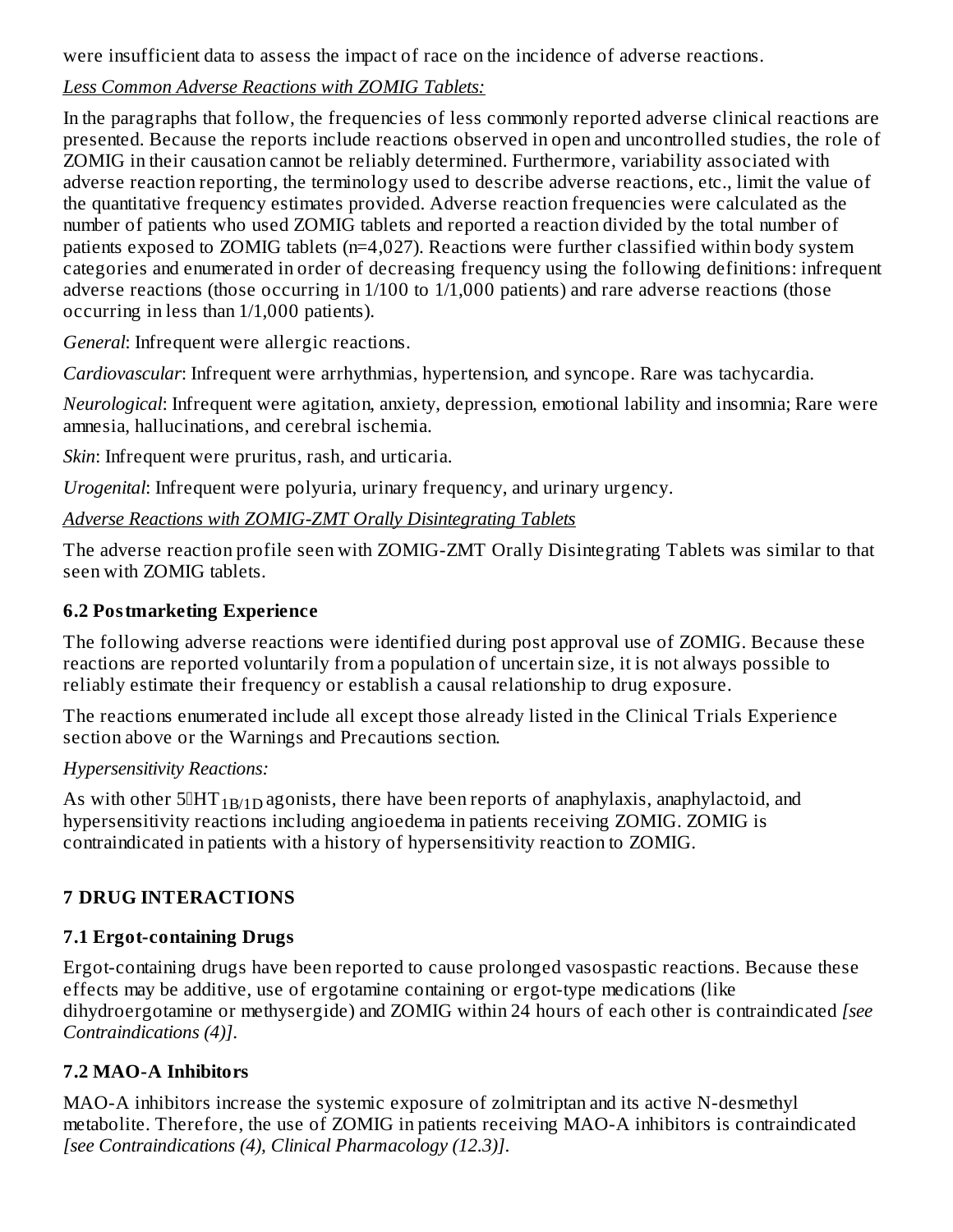## **7.3 5-HT agonists 1B/1D**

Concomitant use of other 5-HT $_{\rm 1B/1D}$  agonists (including triptans) within 24 hours of ZOMIG treatment is contraindicated because the risk of vasospastic reactions may be additive *[see Contraindications (4)]*.

## **7.4 Selective Serotonin Reuptake Inhibitors and Serotonin Norepinephrine Reuptake Inhibitors**

Cases of life-threatening serotonin syndrome have been reported during co-administration of triptans and selective serotonin reuptake inhibitors (SSRIs) or serotonin norepinephrine reuptake inhibitors (SNRIs) *[see Warnings and Precautions (5.7)]*.

## **7.5 Cimetidine**

Following administration of cimetidine, the half-life and blood levels of zolmitriptan and its active Ndesmethyl metabolite were approximately doubled *[see Clinical Pharmacology (12.3)]*. If cimetidine and ZOMIG are used concomitantly, limit the maximum single dose of ZOMIG to 2.5 mg, not to exceed 5 mg in any 24-hour period *[see Dosage and Administration (2.4), Clinical Pharmacology (12.3)]*.

## **8 USE IN SPECIFIC POPULATIONS**

## **8.1 Pregnancy**

### Risk Summary

There are no adequate data on the developmental risk associated with the use of ZOMIG in pregnant women. In reproductive toxicity studies in rats and rabbits, oral administration of zolmitriptan to pregnant animals resulted in embryolethality and fetal abnormalities (malformations and variations) at clinically relevant exposures *(see Data).*

In the U.S. general population, the estimated background risk of major birth defects and miscarriage in clinically recognized pregnancies is 2% to 4% and 15% to 20%, respectively. The estimated rates of major birth defects (2.2%-2.9%) and miscarriage (17%) among deliveries to women with migraine are similar to rates reported in women without migraine.

### Clinical Considerations

## *Disease-Associated Maternal and/or Embryo/Fetal Risk*

Published data have suggested that women with migraine may be at increased risk of preeclampsia during pregnancy.

Data

## *Animal Data*

When zolmitriptan was administered to pregnant rats during the period of organogenesis at oral doses of 100, 400, and 1200 mg/kg/day (plasma exposures (AUCs)  $\approx$ 280, 1100, and 5000 times the human AUC at the maximum recommended human dose (MRHD) of 10 mg/day), there was a dose-related increase in embryolethality. A no-effect dose for embryolethality was not established. When zolmitriptan was administered to pregnant rabbits during the period of organogenesis at oral doses of 3, 10, and 30 mg/kg/day (plasma AUCs  $\approx$ 1, 11, and 42 times the human AUC at the MRHD), there were increases in embryolethality and in fetal malformations and variations. The no-effect dose for adverse effects on embryofetal development was associated with a plasma AUC similar to that in humans at the MRHD. When female rats were given zolmitriptan during gestation, parturition, and lactation at oral doses of 25, 100, and 400 mg/kg/day (plasma AUCs  $\approx$ 70, 280, and 1100 times that in human at the MRHD), an increased incidence of hydronephrosis was found in the offspring. The no-effect dose was associated with a plasma  $AUC \approx 280$  times that in humans at the MRHD.

### **8.2 Lactation**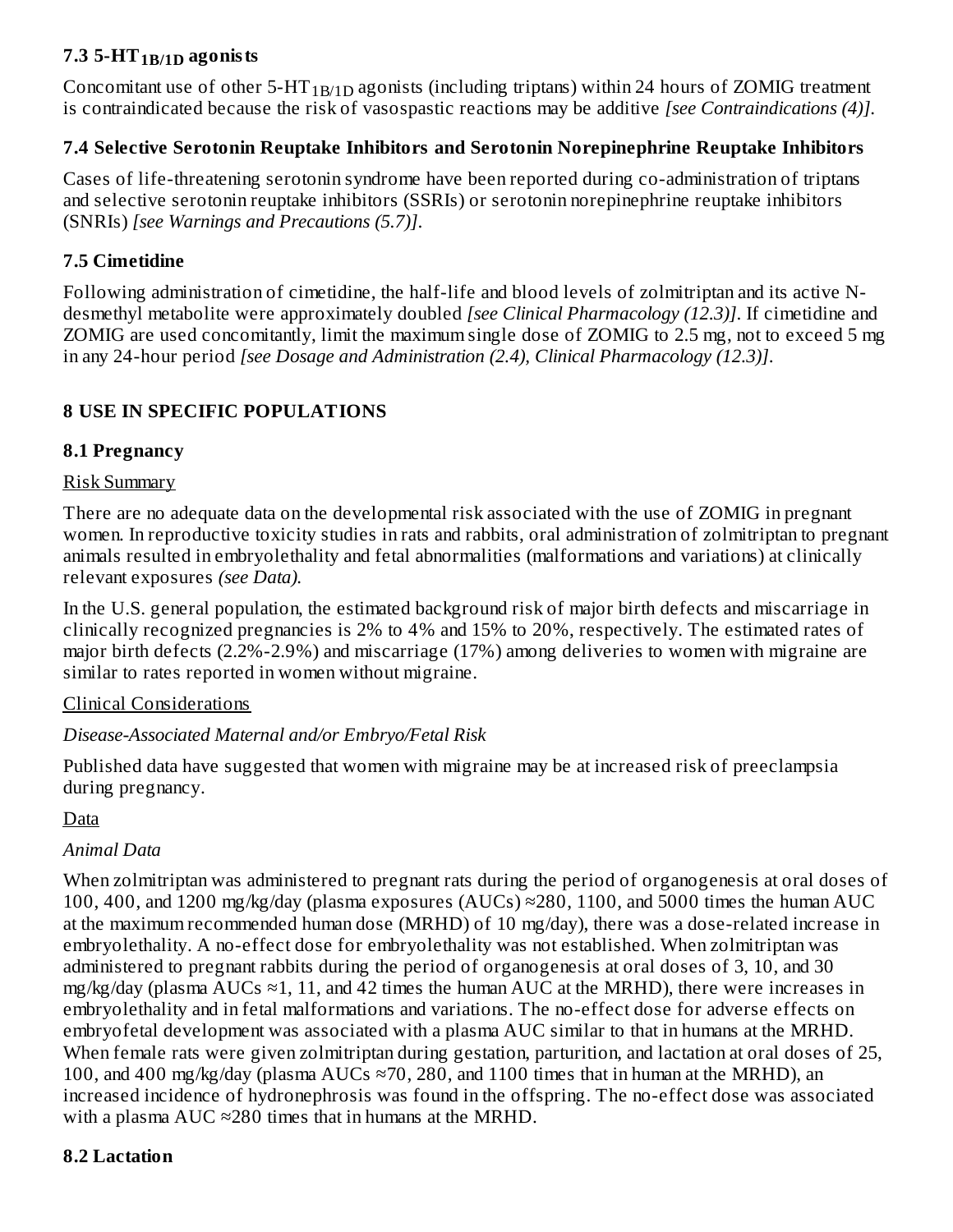## Risk Summary

There are no data on the presence of zolmitriptan or its metabolites in human milk, the effects on the breastfed infant, or the effects of zolmitriptan and its metabolites on milk production. In rats, oral dosing with zolmitriptan resulted in levels in milk up to 4 times that in maternal plasma.

The developmental and health benefits of breastfeeding should be considered along with the mother's clinical need for ZOMIG and any potential adverse effects on the breastfed infant from ZOMIG or from the underlying maternal condition.

## **8.4 Pediatric Us e**

The safety and effectiveness in pediatric patients have not been established. Therefore, ZOMIG is not recommended for use in patients under 18 years of age.

One randomized, placebo-controlled clinical trial of ZOMIG tablets (2.5, 5 and 10 mg) evaluated 696 pediatric patients (aged 12-17 years) with migraines. This study did not demonstrate the efficacy of ZOMIG compared to placebo in the treatment of migraine in adolescents. Adverse reactions in the adolescent patients treated with ZOMIG were similar in nature and frequency to those reported in clinical trials in adults treated with ZOMIG. ZOMIG has not been studied in pediatric patients less than 12 years old.

In the postmarketing experience with triptans, including ZOMIG, there were no additional adverse reactions seen in pediatric patients that were not seen in adults.

## **8.5 Geriatric Us e**

Clinical studies of ZOMIG did not include sufficient numbers of subjects aged 65 and over to determine whether they respond differently from younger subjects. Other reported clinical experience has not identified differences in responses between the elderly and younger patients. In general, dose selection for an elderly patient should be cautious, usually starting at the low end of the dosing range, reflecting the greater frequency of decreased hepatic, renal, or cardiac function, and of concomitant disease or other drug therapy.

A cardiovascular evaluation is recommended for geriatric patients who have other cardiovascular risk factors (e.g., diabetes, hypertension, smoking, obesity, strong family history of coronary artery disease) prior to receiving ZOMIG *[see Warnings and Precautions (5.1)]*.

The pharmacokinetics of zolmitriptan were similar in geriatric patients (aged >65 years) compared to younger patients *[see Clinical Pharmacology (12.3)].*

## **8.6 Patients with Hepatic Impairment**

After oral ZOMIG administration, zolmitriptan blood levels were increased in patients with moderate to severe hepatic impairment, and significant elevation in blood pressure was observed in some of these patients *[see Warnings and Precautions (5.8)]*. Therefore, adjust the ZOMIG dose and administer with caution in patients with moderate or severe hepatic impairment *[see Dosage and Administration (2.3), Clinical Pharmacology (12)]*.

## **10 OVERDOSAGE**

There is no experience with acute overdose of ZOMIG. Clinical study subjects who received single 50 mg oral doses of ZOMIG commonly experienced sedation.

There is no specific antidote to ZOMIG. In cases of severe intoxication, intensive care procedures are recommended, including establishing and maintaining a patent airway, ensuring adequate oxygenation and ventilation, and monitoring and support of the cardiovascular system.

The elimination half-life of ZOMIG is 3 hours *[see Clinical Pharmacology (12.1)]*; therefore, monitor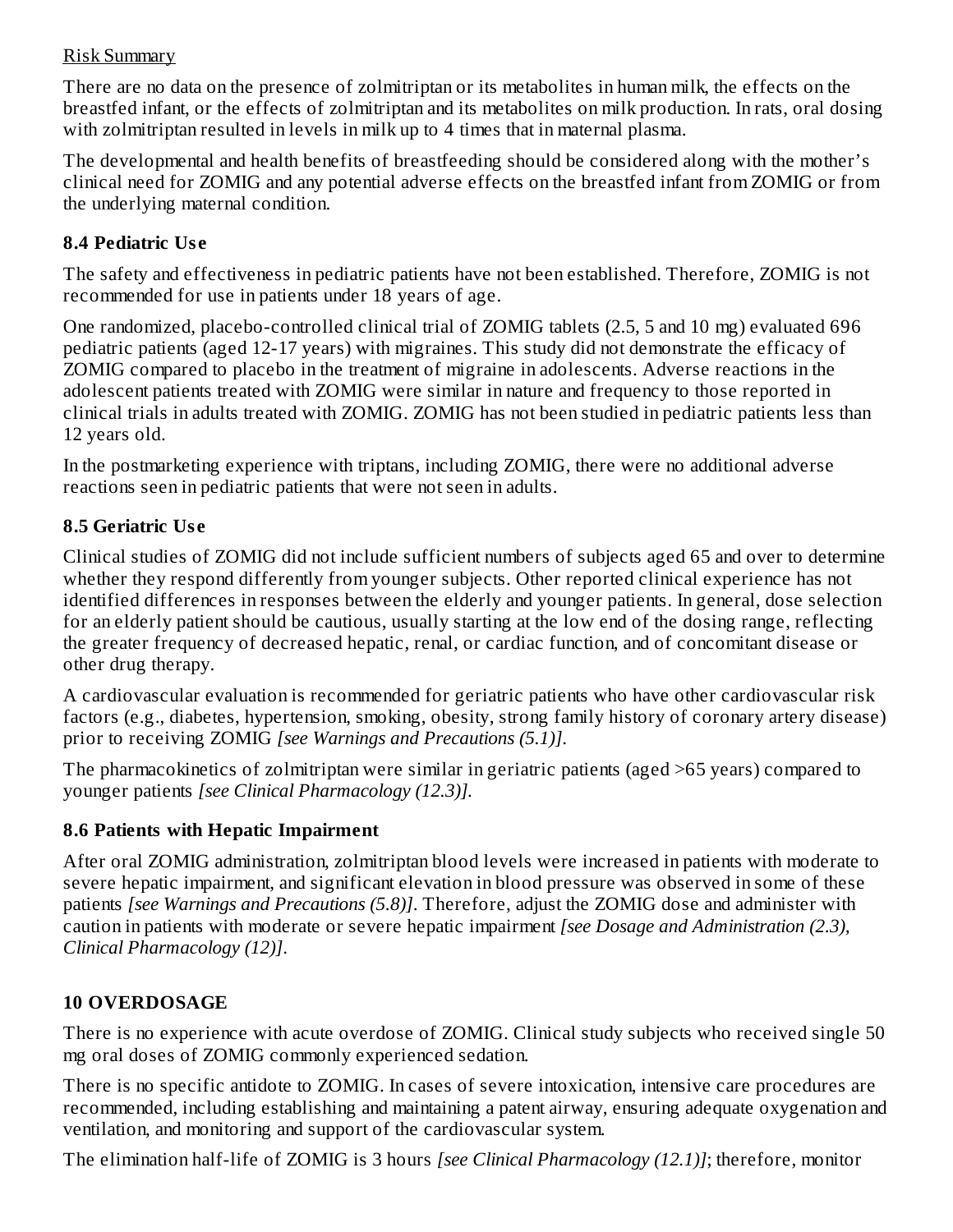patients after overdose with ZOMIG for at least 15 hours or until symptoms or signs resolve. It is unknown what effect hemodialysis or peritoneal dialysis has on the plasma concentrations of zolmitriptan.

## **11 DESCRIPTION**

ZOMIG $^{\circledR}$  (zolmitriptan) tablets and ZOMIG-ZMT $^{\circledR}$  (zolmitriptan) Orally Disintegrating Tablets contain zolmitriptan, which is a selective 5 $\mathbb I$ hydroxytryptamine $_{1\mathrm{B/1D}}$  (5-HT  $_{1\mathrm{B/1D}}$ ) receptor agonist. Zolmitriptan is chemically designated as (S)-4-[[3-[2-(dimethylamino)ethyl]-1H-indol-5-yl]methyl]-2-oxazolidinone and has the following chemical structure:

The empirical formula is  $\rm{C_{16}H_{21}N_{3}O_{2}}$ , representing a molecular weight of 287.36. Zolmitriptan is a white to almost white powder that is readily soluble in water.

ZOMIG tablets are available as 2.5 mg (yellow and functionally-score) and 5 mg (pink, not scored) filmcoated tablets for oral administration. The film-coated tablets contain anhydrous lactose NF, microcrystalline cellulose NF, sodium starch glycolate NF, magnesium stearate NF, hydroxypropyl methylcellulose USP, titanium dioxide USP, polyethylene glycol 400 NF, yellow iron oxide NF (2.5 mg tablet), red iron oxide NF (5 mg tablet), and polyethylene glycol 8000 NF.

ZOMIG-ZMT $^{\circledR}$  Orally Disintegrating Tablets are available as 2.5 mg and 5 mg white uncoated tablets. The orally disintegrating tablets contain mannitol USP, microcrystalline cellulose NF, crospovidone NF, aspartame NF *[see Warnings and Precautions (5.9)],* sodium bicarbonate USP, citric acid anhydrous USP, colloidal silicon dioxide NF, magnesium stearate NF and orange flavor SN 027512.

# **12 CLINICAL PHARMACOLOGY**

## **12.1 Mechanism of Action**

Zolmitriptan binds with high affinity to human recombinant 5-HT  $_{\rm 1D}$  and 5[HT  $_{\rm 1B}$  receptors, and moderate affinity for 5-HT $_{\rm 1A}$  receptors. The N-desmethyl metabolite also has high affinity for 5[HT $_{\rm 1B/1D}$  and moderate affinity for  $5\mathbb{I}HT_{1\text{A}}$  receptors.

Migraines are likely due to local cranial vasodilatation and/or to the release of sensory neuropeptides (vasoactive intestinal peptide, substance P and calcitonin gene-related peptide) through nerve endings in the trigeminal system. The therapeutic activity of ZOMIG for the treatment of migraine headache is thought to be due to the agonist effects at the 5 $\rm IHT_{1B/1D}$  receptors on intracranial blood vessels (including the arterio-venous anastomoses) and sensory nerves of the trigeminal system which result in cranial vessel constriction and inhibition of pro-inflammatory neuropeptide release.

## **12.3 Pharmacokinetics**

Absorption, Distribution, Metabolism, and Excretion

## *Absorption*

Zolmitriptan is well absorbed after oral administration for both ZOMIG tablets and the ZOMIG-ZMT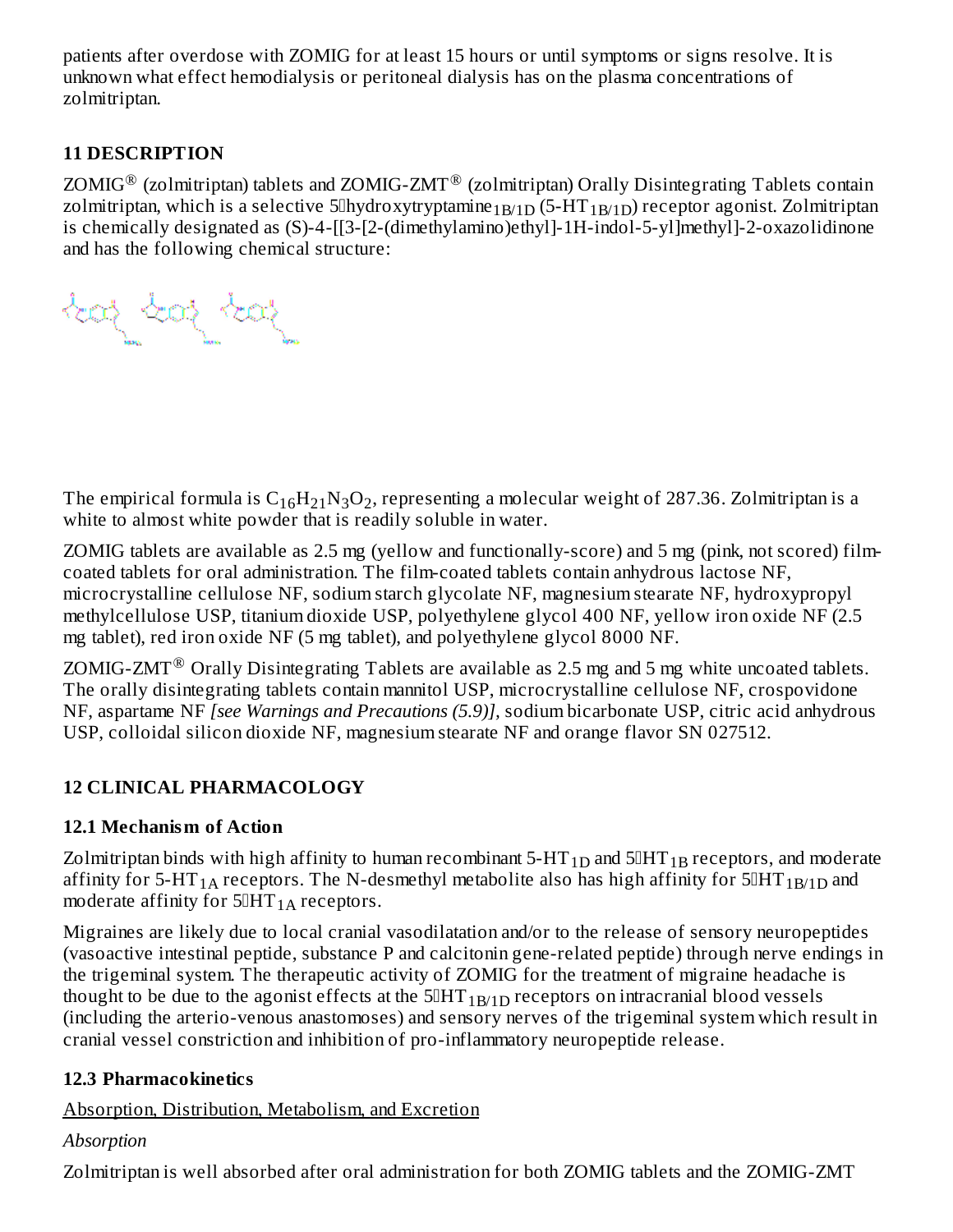Orally Disintegrating Tablets. Zolmitriptan displays linear kinetics over the dose range of 2.5 to 50 mg.

The AUC and  $\rm{C_{max}}$  of zolmitriptan are similar following administration of ZOMIG tablets and ZOMIG-ZMT Orally Disintegrating Tablets, but the  $T_{max}$  is somewhat later with ZOMIG $\mathbb{I}$ ZMT, with a median  $\rm T_{max}$  of 3 hours for ZOMIG $\rm IZMT$  Orally Disintegrating Tablet compared with 1.5 hours for the ZOMIG tablet. The AUC,  $C_{max}$ , and  $T_{max}$  for the active N $\textcolor{black}{\textsf{Index}}$  metabolite are similar for the two formulations.

During a moderate to severe migraine attack, mean  $\mathrm{AUC_{0.4}}$  and  $\mathrm{C_{max}}$  for zolmitriptan, dosed as a ZOMIG tablet, were decreased by 40% and 25%, respectively, and mean  $\rm T_{max}$  was delayed by one $\rm I$ half hour compared to the same patients during a migraine free period.

Food has no significant effect on the bioavailability of zolmitriptan. No accumulation occurred on multiple dosing.

## *Distribution*

Mean absolute bioavailability is approximately 40%. The mean apparent volume of distribution is 7.0 L/kg. Plasma protein binding of zolmitriptan is 25% over the concentration range of 10-1000 ng/mL.

## *Metabolism*

Zolmitriptan is converted to an active N-desmethyl metabolite; the metabolite concentrations are about two-thirds that of zolmitriptan. Because the  $5HT_{1B/1D}$  potency of the metabolite is 2 to 6 times that of the parent compound, the metabolite may contribute a substantial portion of the overall effect after ZOMIG administration.

## *Excretion*

Total radioactivity recovered in urine and feces was 65% and 30% of the administered dose, respectively. About 8% of the dose was recovered in the urine as unchanged zolmitriptan. Indole acetic acid metabolite accounted for 31% of the dose, followed by N-oxide (7%) and N-desmethyl (4%) metabolites. The indole acetic acid and N-oxide metabolites are inactive.

Mean total plasma clearance is 31.5 mL/min/kg, of which one-sixth is renal clearance. The renal clearance is greater than the glomerular filtration rate suggesting renal tubular secretion.

## Specific Populations

## *Hepatic Impairment*

In patients with severe hepatic impairment, the mean  $\rm C_{max},$   $\rm T_{max},$  and  $\rm AUC_{0-\infty}$  of zolmitriptan were increased 1.5-fold, 2-fold (2 vs. 4 hours), and 3-fold, respectively, compared to subjects with normal hepatic function. Seven out of 27 patients experienced 20 to 80 mm Hg elevations in systolic and/or diastolic blood pressure after a 10 mg ZOMIG dose. Adjust the ZOMIG dose in patients with moderate or severe hepatic impairment *[see Dosage and Administration (2.3), Use in Specific Populations (8.6)]*.

## *Renal Impairment*

Clearance of zolmitriptan was reduced by 25% in patients with severe renal impairment (Clcr  $\geq$  5  $\leq$  25 mL/min) compared to subjects with normal renal function (Clcr >=70 mL/min); no significant change in clearance was observed in patients with moderate renal impairment (Clcr  $\geq$ 26  $\leq$ 50 mL/min).

## *Age*

Zolmitriptan pharmacokinetics in healthy elderly non-migraineur volunteers (age 65–76 years) was similar to those in younger non-migraineur volunteers (age 18–39 years).

## *Sex*

Mean plasma concentrations of zolmitriptan were up to 1.5-fold higher in females than males.

*Race*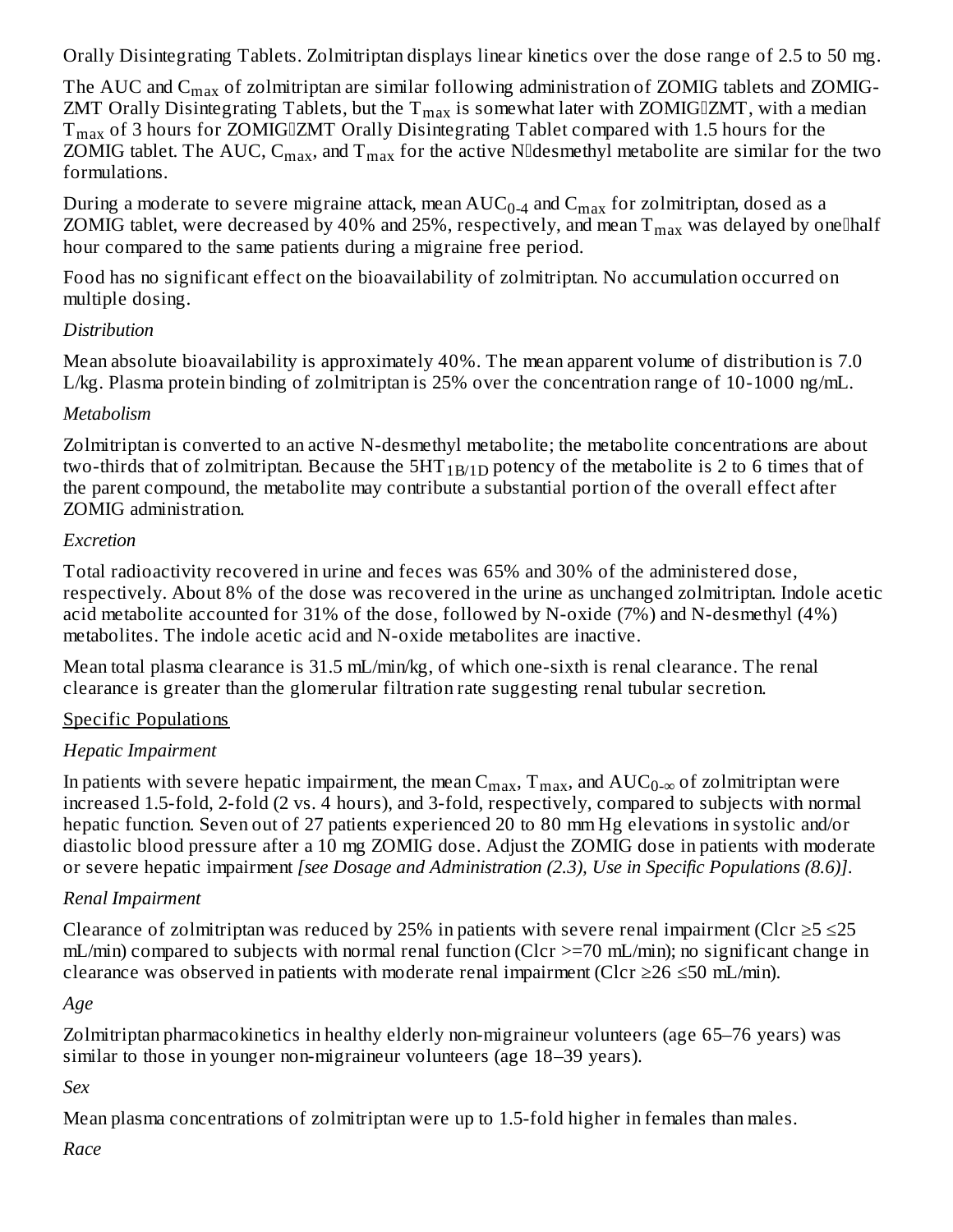Retrospective analysis of pharmacokinetic data between Japanese and Caucasians revealed no significant differences.

## *Hypertensive Patients*

No differences in the pharmacokinetics of zolmitriptan or its effects on blood pressure were seen in mild to moderate hypertensive volunteers compared with normotensive controls.

## Drug Interaction Studies

All drug interaction studies were performed in healthy volunteers using a single 10 mg dose of ZOMIG and a single dose of the other drug except where otherwise noted.

## *MAO Inhibitors*

Following one week of administration of moclobemide (150 mg twice daily), a specific MAO-A inhibitor, there was an increase of about 25% in both  $\rm{C_{max}}$  and  $\rm{AUC}$  for zolmitriptan and a 3 $\rm{Jfold}$ increase in the  $\rm{C_{max}}$  and  $\rm{AUC}$  of the active N-desmethyl metabolite of zolmitriptan. MAO inhibitors are contraindicated in ZOMIG-treated patients *[see Contraindications (4), Warnings and Precautions (5.7), Drug Interactions (7.2, 7.4)].*

Selegiline, a selective MAO-B inhibitor, at a dose of 10 mg/day for 1 week, had no effect on the pharmacokinetics of zolmitriptan and its metabolite.

## *Cimetidine*

Following the administration of cimetidine, the halflife and AUC of zolmitriptan (5 mg dose), and its active metabolite, were approximately doubled *[see Dosage and Administration (2.4), Drug Interactions (7.5)].*

## *Fluoxetine*

The pharmacokinetics of zolmitriptan, as well as its effect on blood pressure, were unaffected by 4 weeks of pretreatment with oral fluoxetine (20 mg/day).

## *Propranolol*

 $\rm{C_{max}}$  and AUC of zolmitriptan were increased 1.5-fold after one week of dosing with propranolol (160 mg/day).  $\rm{C_{max}}$  and  $\rm{AUC}$  of the N-desmethyl metabolite were reduced by 30% and 15%, respectively. There were no changes in blood pressure or pulse rate following administration of propranolol with ZOMIG.

### *Acetaminophen*

A single 1 gram dose of acetaminophen did not alter the pharmacokinetics of zolmitriptan and its Ndesmethyl metabolite. However, ZOMIG administration delayed the  $\rm T_{max}$  of acetaminophen by one hour.

## *Metoclopramide*

A single 10 mg dose of metoclopramide had no effect on the pharmacokinetics of zolmitriptan or its metabolites.

## *Oral Contraceptives*

Retrospective analysis of pharmacokinetic data across studies indicated that mean  $\mathsf{C}_{\max}$  and  $\mathrm{AUC}$  of zolmitriptan were increased by 30% and 50%, respectively, and  $\rm T_{max}$  was delayed by one-half hour in women taking oral contraceptives. The effect of ZOMIG on the pharmacokinetics of oral contraceptives has not been studied.

## **13 NONCLINICAL TOXICOLOGY**

## **13.1 Carcinogenesis, Mutagenesis, Impairment of Fertility**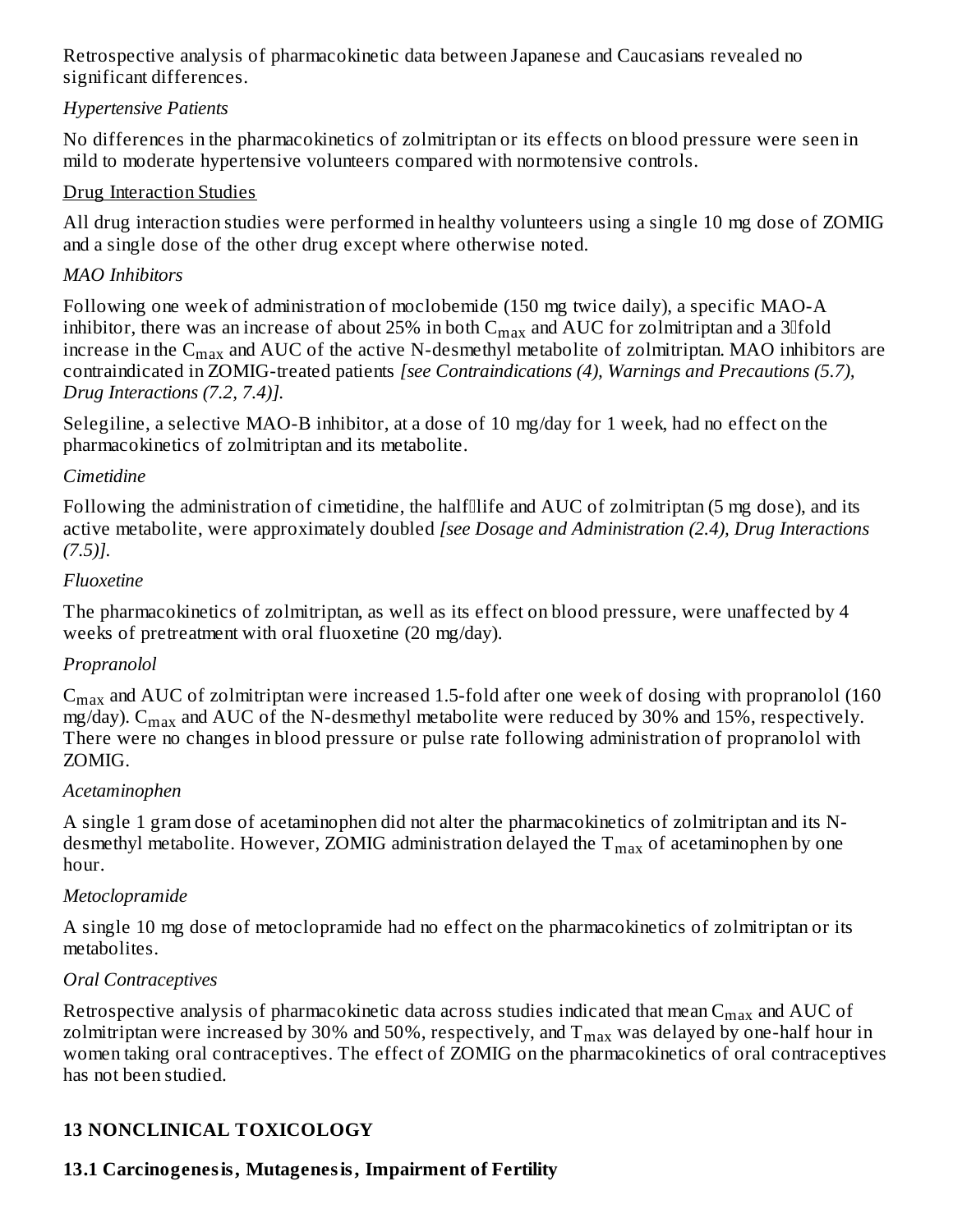## *Carcinogenesis*

Zolmitriptan was administered to mice and rats at doses up to 400 mg/kg/day. Mice were dosed for 85 weeks (males) and 92 weeks (females); rats were dosed for 101 weeks (males) and 86 weeks (females). There was no evidence of drug-induced tumors in mice at plasma exposures (AUC) up to approximately 700 times that in humans at the maximum recommended human dose (MRHD) of 10 mg/day. In rats, there was an increase in the incidence of thyroid follicular cell hyperplasia and thyroid follicular cell adenomas in male rats receiving 400 mg/kg/day. No increase in tumors was observed in rats at 100 mg/kg/day, a dose associated with a plasma AUC approximately 700 times that in humans at the MRHD.

## *Mutagenesis*

Zolmitriptan was positive in an *in vitro* bacterial reverse mutation (Ames) assay and in an *in vitro* chromosomal aberration assay in human lymphocytes. Zolmitriptan was negative in an *in vitro* mammalian gene cell mutation (CHO/HGPRT) assay and in oral *in vivo* mouse micronucleus assays in mouse and rat.

## *Impairment of Fertility*

Studies of male and female rats administered zolmitriptan prior to and during mating and up to implantation showed no impairment of fertility at oral doses up to 400 mg/kg/day. The plasma exposure (AUC) at this dose was approximately 3000 times that in humans at the MRHD.

## **14 CLINICAL STUDIES**

## *ZOMIG Tablets*

The efficacy of ZOMIG tablets in the acute treatment of migraine headaches was demonstrated in five randomized, double-blind, placebo-controlled studies (Studies 1, 2, 3, 4, and 5), of which two utilized the 1 mg dose, two utilized the 2.5 mg dose and four utilized the 5 mg dose. In Study 1, patients treated their headaches in a clinic setting. In the other studies, patients treated their headaches as outpatients. In Study 4, patients who had previously used sumatriptan were excluded, whereas in the other studies no such exclusion was applied.

Patients enrolled in these 5 studies were predominantly female (82%) and Caucasian (97%) with a mean age of 40 years (range 12-65). Patients were instructed to treat a moderate to severe headache. Headache response, defined as a reduction in headache severity from moderate or severe pain to mild or no pain, was assessed at 1, 2, and, in most studies, 4 hours after dosing. Associated symptoms such as nausea, photophobia, and phonophobia were also assessed. Maintenance of response was assessed for up to 24 hours post-dose. A second dose of ZOMIG tablets or other medication was allowed 2 to 24 hours after the initial treatment for persistent and recurrent headache. The frequency and time to use of these additional treatments were also recorded. In all studies, the effect of ZOMIG was compared to placebo in the treatment of a single migraine attack.

In all five studies, the percentage of patients achieving headache response 2 hours after treatment was significantly greater among patients who received ZOMIG tablets at all doses (except for the 1 mg dose in the smallest study) compared to those who received placebo. In Studies 1 and 3, there was a statistically significant greater percentage of patients with headache response at 2 hours in the higher dose groups (2.5 and/or 5 mg) compared to the 1 mg dose group. There were no statistically significant differences between the 2.5 and 5 mg dose groups (or of doses up to 20 mg) for the primary end point of headache response at 2 hours in any study. The results of these controlled clinical studies are summarized in Table 2.

#### **Table 2: Percentage of Patients with Headache Respons e (Reduction in Headache Severity from Moderate or Severe Pain to Mild or No Headache) 2 Hours Following Treatment in Studies 1 through 5**

| ebo<br>. | .)MIG T<br>`ablets<br>$\lambda$<br>.<br>___________ | MIG<br>___________ | JMIC<br>___________ |
|----------|-----------------------------------------------------|--------------------|---------------------|

 $\overline{\phantom{a}}$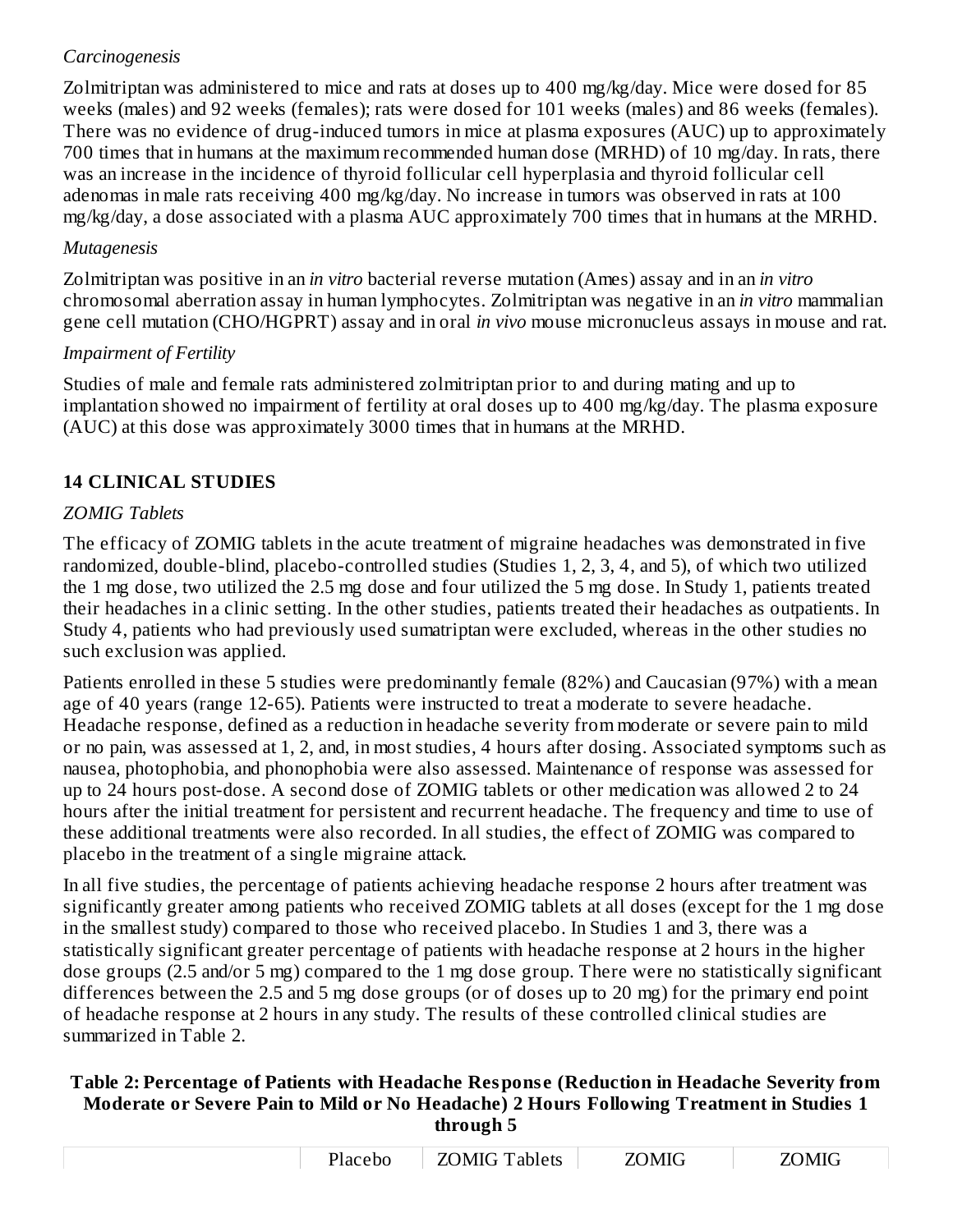|                |                      | 1 <sub>mg</sub>     | <b>Tablets</b>       | <b>Tablets</b>       |
|----------------|----------------------|---------------------|----------------------|----------------------|
|                |                      |                     | $2.5 \text{ mg}$     | 5 <sub>mg</sub>      |
| Study $1^*$    | 16%                  | 27%                 | $NA^{\ddagger}$      | $60\%$ <sup>§¶</sup> |
|                | $(n^{\dagger} = 19)$ | $(n=22)$            |                      | $(n=20)$             |
| Study 2        | 19%                  | <b>NA</b>           | <b>NA</b>            | $66\%$ <sup>§</sup>  |
|                | $(n=88)$             |                     |                      | $(n=179)$            |
| Study 3        | 34%                  | $50\%$ <sup>§</sup> | $65\%$ <sup>§¶</sup> | $67\%$ <sup>§¶</sup> |
|                | $(n=121)$            | $(n=140)$           | $(n=260)$            | $(n=245)$            |
| Study $4^{\#}$ | 44%                  | <b>NA</b>           | <b>NA</b>            | $59\%$ <sup>§</sup>  |
|                | $(n=55)$             |                     |                      | $(n=491)$            |
| Study 5        | 36%                  | <b>NA</b>           | $62\%$ <sup>§</sup>  | <b>NA</b>            |
|                | $(n=92)$             |                     | $(n=178)$            |                      |

\* Study 1 was the only study in which patients treated the headache in a clinic setting.

† n=number of patients randomized

‡ NA=not applicable

§ P<0.05 in comparison with placebo.

¶ P<0.05 in comparison with 1 mg.

# Study 4 was the only study where patients were excluded who had previously used sumatriptan.

The estimated probability of achieving an initial headache response by 4 hours following treatment in pooled Studies 2, 3, and 5 is depicted in Figure 1.

**Figure 1 Estimated Probability of Achieving Initial Headache Respons e (Reduction in Headache Severity from Moderate or Severe Pain to Mild or No Headache) Within 4 Hours of Treatment in Pooled Studies 2, 3, and 5\***



\*In this KaplanMeier plot, the averages displayed are based on pooled data from 3 placebo controlled, outpatient trials. Patients not achieving headache response or taking additional treatment prior to 4 hours were censored at 4 hours.

For patients with migraine associated photophobia, phonophobia, and nausea at baseline, there was a decreased incidence of these symptoms following administration of ZOMIG tablets as compared with placebo.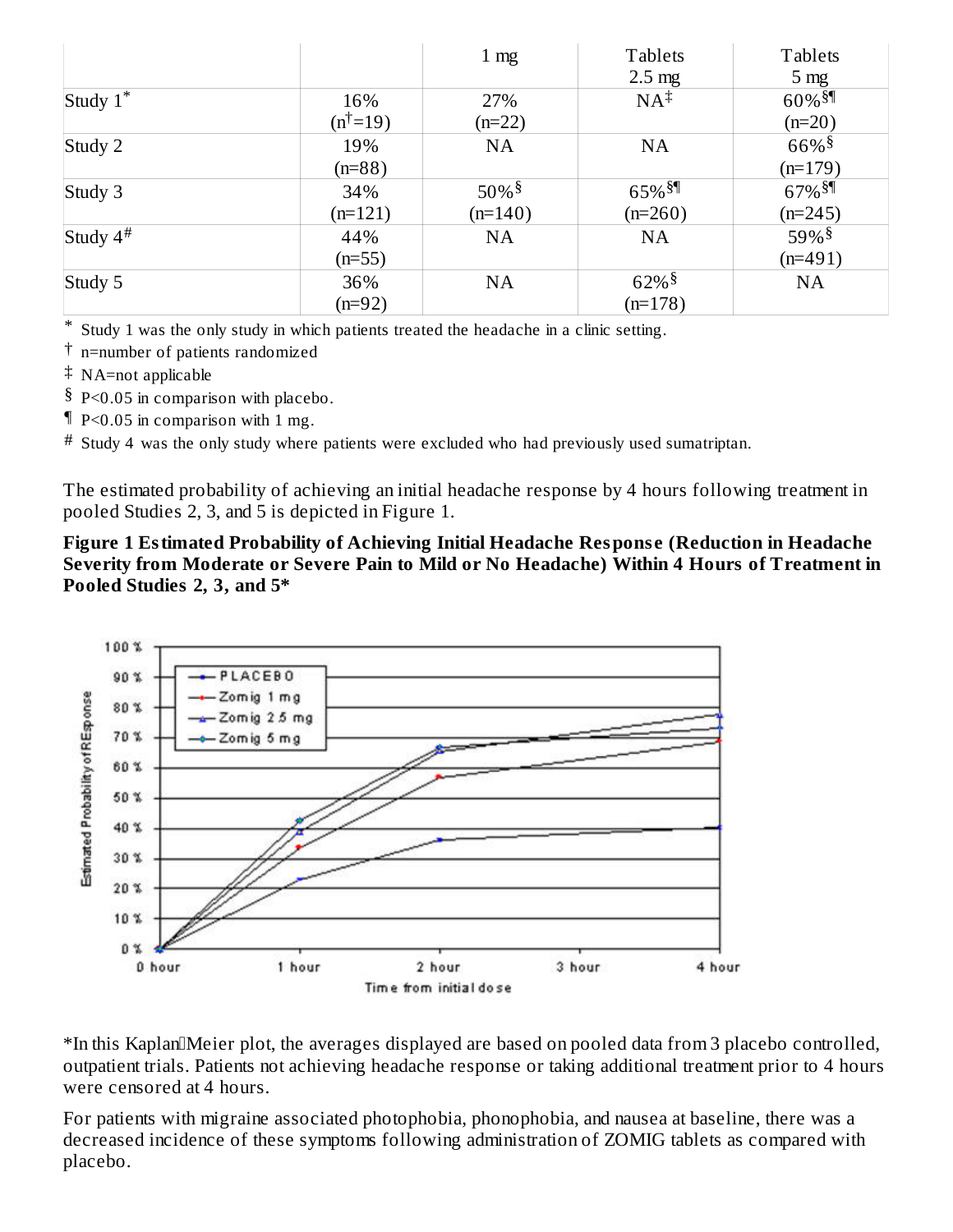Two to 24 hours following the initial dose of study treatment, patients were allowed to use additional treatment for pain relief in the form of a second dose of study treatment or other medication. The estimated probability of patients taking a second dose or other medication for migraine over the 24 hours following the initial dose of study treatment is summarized in Figure 2.





\*In this Kaplan-Meier plot, patients not using additional treatments were censored at 24 hours. The plot includes both patients who had headache response at 2 hours and those who had no response to the initial dose. The studies did not allow taking additional doses of study medication within 2 hours postdose.

The efficacy of ZOMIG was unaffected by presence of aura; duration of headache prior to treatment; relationship to menses; gender, age, or weight of the patient; pre-treatment nausea or concomitant use of common migraine prophylactic drugs.

### *ZOMIG-ZMT Orally Disintegrating Tablets*

The efficacy of ZOMIG-ZMT 2.5 mg Orally Disintegrating Tablets was demonstrated in a randomized, placebo-controlled trial (Study 6) that was similar in design to the trials of ZOMIG tablets. Patients were instructed to treat a moderate to severe headache. Of the 471 patients treated in Study 6, 87% were female and 97% were Caucasian, with a mean age of 41 years (range 18-62).

At 2 hours post-dosing, there was a statistically significant greater percentage of patients treated with ZOMIG-ZMT 2.5 mg with a headache response (reduction in headache severity from moderate or severe pain to mild or no headache) compared to patients treated with placebo (63% vs. 22%). The estimated probability of achieving an initial headache response by 2 hours following treatment with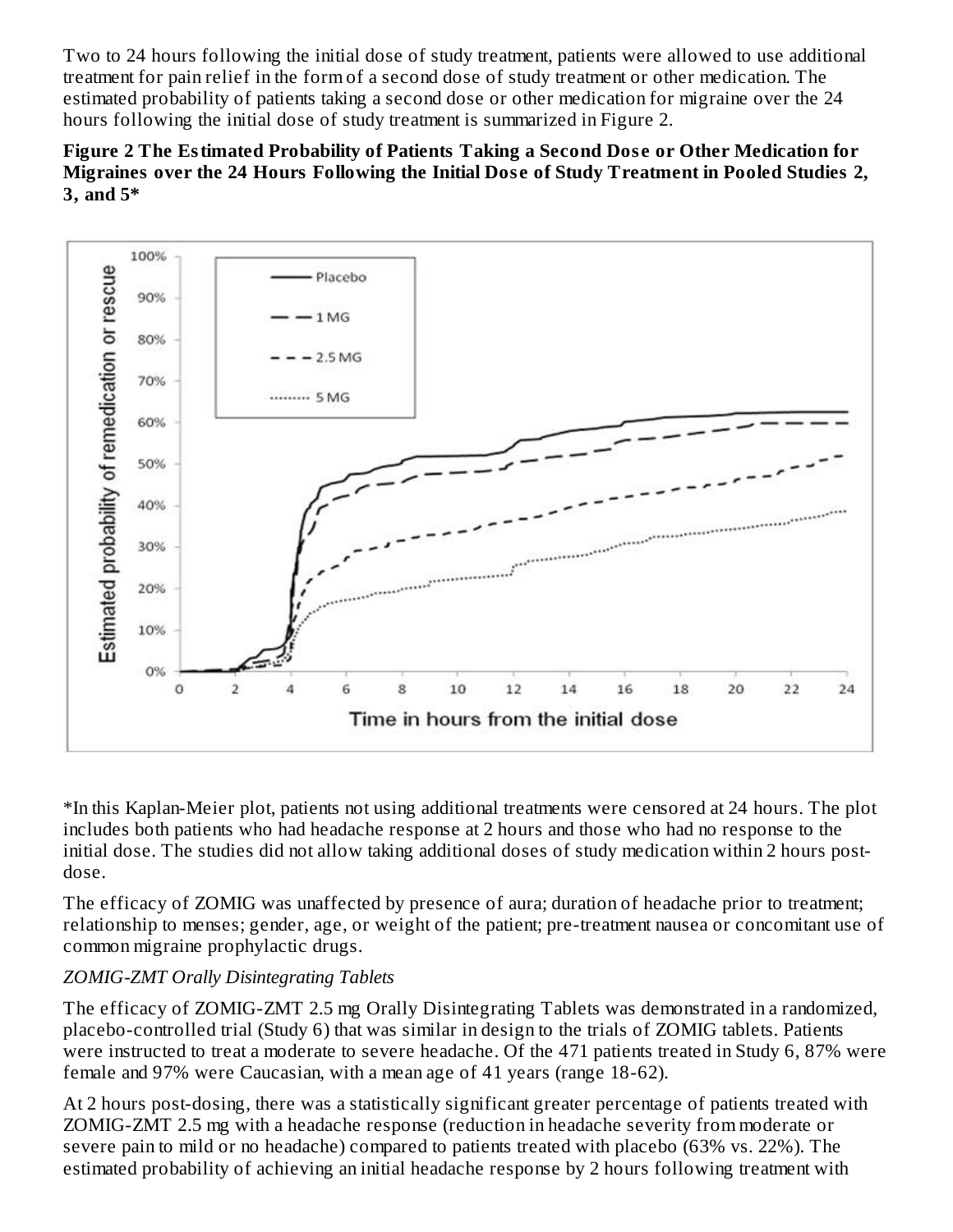ZOMIG-ZMT Orally Disintegrating Tablets is depicted in Figure 3.

**Figure 3 Estimated Probability of Achieving Initial Headache Respons e (Reduction in Headache Severity from Moderate or Severe Pain to Mild or No Headache) Within 2 Hours in Study 6\***



\*In this Kaplan-Meier plot patients taking additional treatment or not achieving headache response prior to 2 hours were censored at 2 hours.

For patients with migraine-associated photophobia, phonophobia and nausea at baseline, there was a decreased incidence of these symptoms following administration of ZOMIG-ZMT as compared to placebo.

Two to 24 hours following the initial dose of study treatment, patients were allowed to use additional treatment in the form of a second dose of study treatment or other medication. The estimated probability of patients taking a second dose or other medication for migraine over the 24 hours following the initial dose of study treatment in Study 6 is summarized in Figure 4.

**Figure 4 The Estimated Probability of Patients Taking a Second Dos e or Other Medication for Migraines over the 24 Hours Following the Initial Dos e of Study Treatment in Study 6\***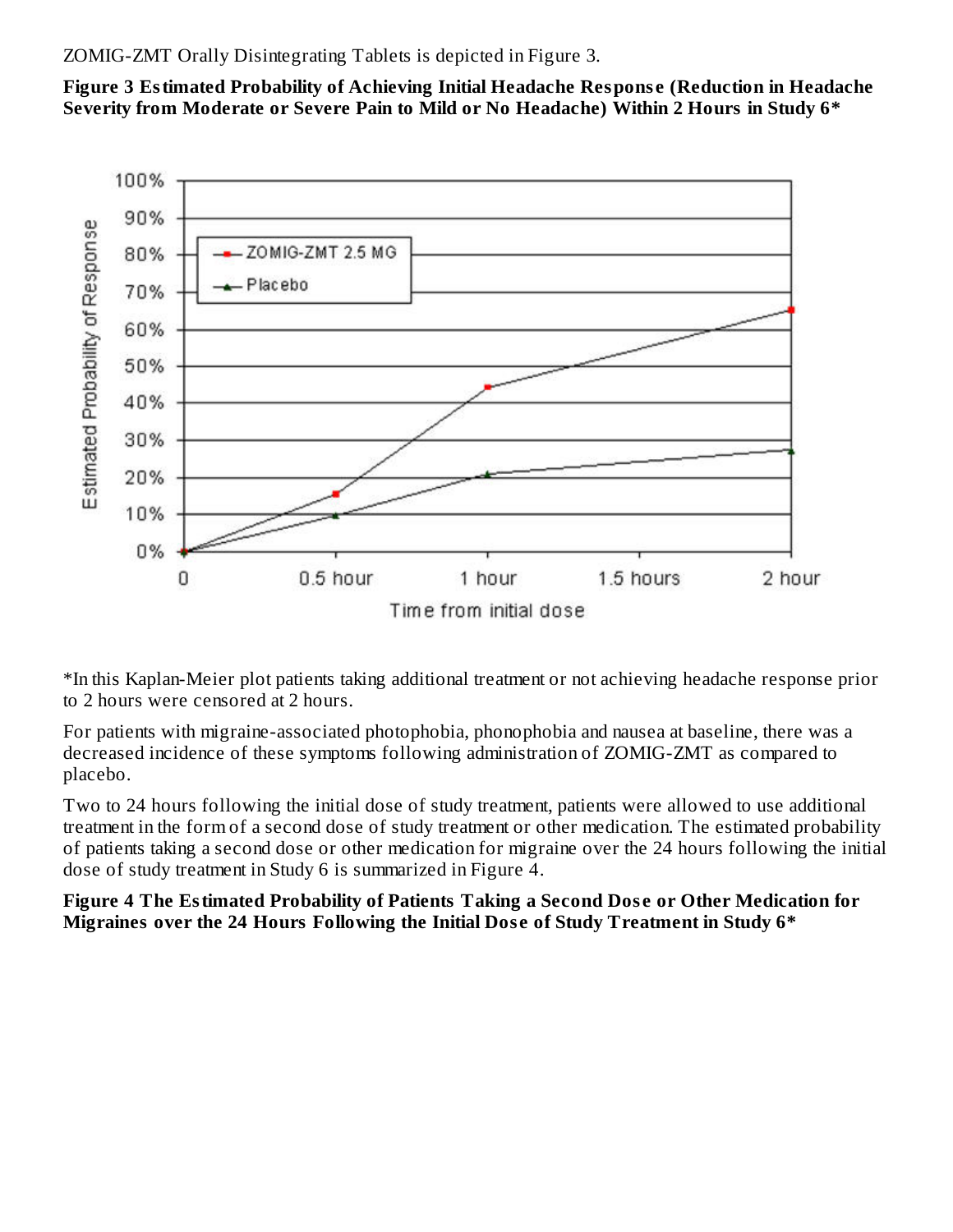

\*In this Kaplan-Meier plot, patients not taking additional treatments were censored at 24 hours. The plot includes both patients who had headache response at 2 hours and those who had no response to the initial dose. Taking another dose of study medication was allowed 2 hours post-dose in Study 6. In contrast to studies of ZOMIG tablets (Studies 1, 2, 3, 4, and 5), Study 6 allowed re-dosing of ZOMIG-ZMT Orally Disintegrating Tablets prior to 4 hours.

### **16 HOW SUPPLIED/STORAGE AND HANDLING**

**2.5 mg Tablets -** Yellow, biconvex, round, film-coated, functionally-scored tablets containing 2.5 mg of zolmitriptan identified with "ZOMIG" and "2.5" debossed on one side are supplied in cartons containing a blister pack of 6 tablets (NDC 64896-671-51).

**5 mg Tablets –** Pink, biconvex, round, film-coated tablets containing 5 mg of zolmitriptan identified with "ZOMIG" and "5" debossed on one side are supplied in cartons containing a blister pack of 3 tablets (NDC 64896-672-50).

**2.5 mg Orally disintegrating tablets -** White, flat-faced, round, uncoated, bevelled tablets containing 2.5 mg of zolmitriptan identified with a debossed "Z" on one side are supplied in cartons containing a blister pack of 6 orally disintegrating tablets (NDC 64896-691-51).

**5 mg Orally disintegrating tablets -** White, flat-faced, round, uncoated, bevelled tablets containing 5 mg of zolmitriptan identified with a debossed "Z" and "5" on one side and plain on the other are supplied in cartons containing a blister pack of 3 orally disintegrating tablets (NDC 64896-692-50).

Store ZOMIG Tablets and ZOMIGIZMT Tablets at controlled room temperature, 20125°C (68177°F) [see USP]. Protect from light and moisture.

## **17 PATIENT COUNSELING INFORMATION**

Advise the patient to read the FDA approved patient labeling (Patient Information).

Myocardial Ischemia and/or Infarction, Prinzmetal's Angina, Other Vasospastic Reactions, and Cerebrovascular Events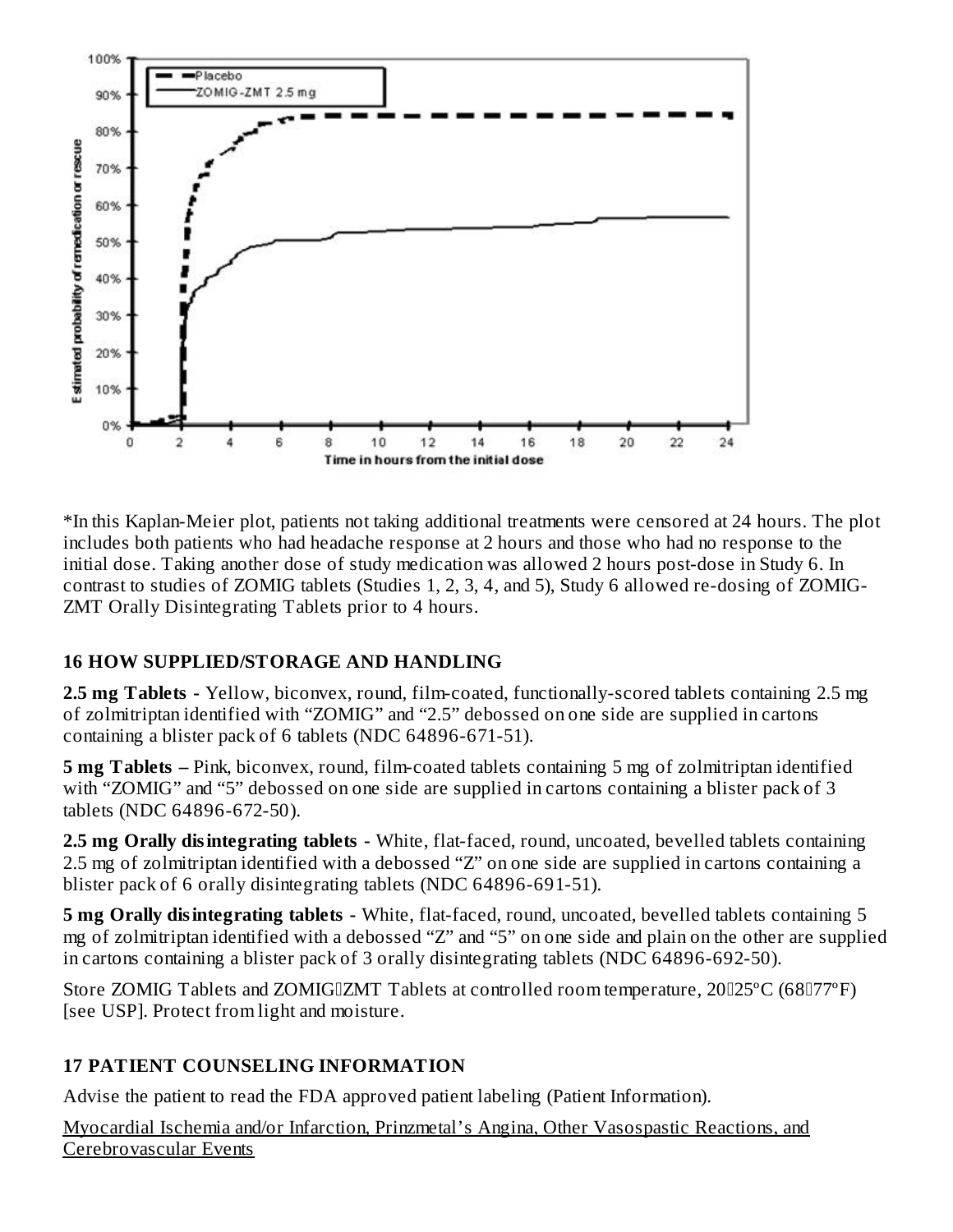Inform patients that ZOMIG may cause serious cardiovascular adverse reactions such as myocardial infarction or stroke, which may result in hospitalization and even death. Although serious cardiovascular reactions can occur without warning symptoms, instruct patients to be alert for the signs and symptoms of chest pain, shortness of breath, weakness, slurring of speech, and instruct them to ask for medical advice when observing any indicative sign or symptoms. Instruct patients to seek medical advice if they have symptoms of other vasospastic reactions *[see Warnings and Precautions (5.1, 5.2, 5.4, 5.5)]*.

## Medication Overuse Headache

Inform patients that use of drugs to treat acute migraines for 10 or more days per month may lead to an exacerbation of headache, and encourage patients to record headache frequency and drug use (e.g., by keeping a headache diary) *[see Warnings and Precautions (5.6)]*.

## Serotonin Syndrome

Inform patients about the risk of serotonin syndrome with the use of ZOMIG or other triptans, particularly during combined use with selective serotonin reuptake inhibitors (SSRIs) or serotonin norepinephrine reuptake inhibitors (SNRIs) *[see Warnings and Precautions (5.7)]*.

## Pregnancy

Advise patients to notify their healthcare provider if they are pregnant or plan to become pregnant.

## **Lactation**

Advise patients to notify their healthcare provider if they are breastfeeding or plan to breastfeed *[see Use in Specific Populations (8.2)]*.

## Handling of ZOMIG-ZMT Orally Disintegrating Tablets

Inform patients not to break ZOMIG-ZMT Orally Disintegrating Tablets. Inform patients that the orally disintegrating tablet is packaged in a blister. Instruct patients not to remove the orally disintegrating tablet from the blister until just prior to dosing. Instruct patients that prior to dosing, peel open the blister pack and place the orally disintegrating tablet on the tongue, where it will dissolve and be swallowed with the saliva *[see Dosage and Administration (2.2)]*.

### Patients with Phenylketonuria

Inform patients with phenylketonuria (PKU) that ZOMIG-ZMT contains phenylalanine (a component of aspartame) *[see Warnings and Precautions (5.9)]*.

### **Patient Information\ ZOMIG (Zo-mig) ® (zolmitriptan) Tablets**

### **ZOMIG**-**ZMT (Zo-mig ZMT) ®(zolmitriptan) Orally Disintegrating Tablets**

Please read this information before you start taking ZOMIG and each time you renew your prescription just in case anything has changed. Remember, this summary does not take the place of discussions with your doctor. You and your doctor should discuss ZOMIG when you start taking your medication and at regular checkups.

## **What is ZOMIG?**

ZOMIG is a prescription medication used to treat migraine headaches in adults. ZOMIG is not for other types of headaches. The safety and efficacy of ZOMIG in patients under 18 have not been established.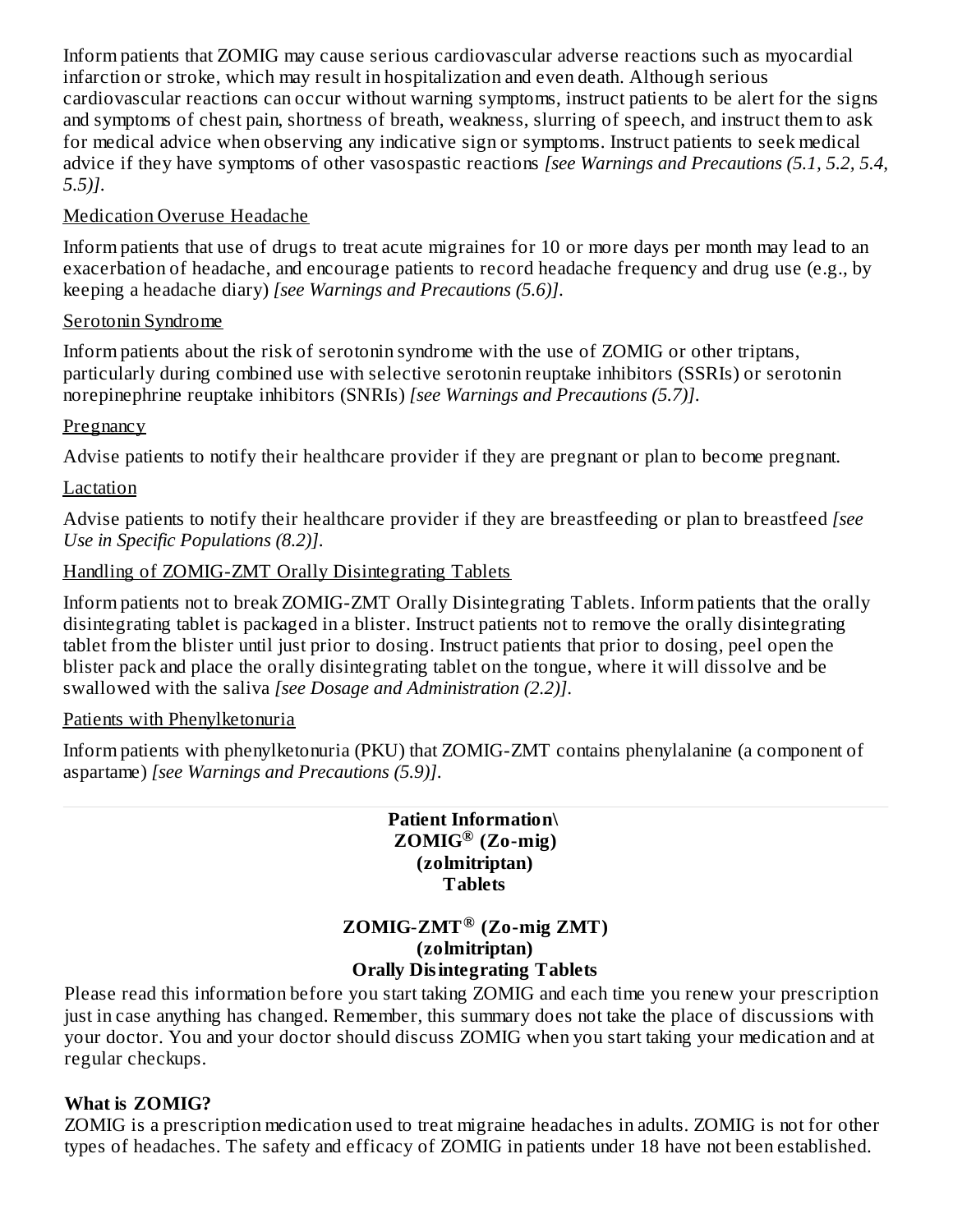## **What is a Migraine Headache?**

Migraine is an intense, throbbing headache. You may have pain on one or both sides of your head. You may have nausea and vomiting, and be sensitive to light and noise. The pain and symptoms of a migraine headache can be worse than a common headache. Some women get migraines around the time of their menstrual period. Some people have visual symptoms before the headache, such as flashing lights or wavy lines, called an aura.

## **How does ZOMIG work?**

Treatment with ZOMIG reduces swelling of blood vessels surrounding the brain. This swelling is associated with the headache pain of a migraine attack. ZOMIG blocks the release of substances from nerve endings that cause more pain and other symptoms like nausea, and sensitivity to light and sound. It is thought that these actions contribute to relief of your symptoms by ZOMIG.

#### **Who should not take ZOMIG? Do not take ZOMIG if you:**

- Have heart disease or a history of heart disease
- Have uncontrolled high blood pressure
- Have hemiplegic or basilar migraine (if you are not sure about this, ask your doctor)
- Have or had a stroke or problems with your blood circulation
- Have serious liver problems
- Have taken any of the following medicines in the last 24-hours: other "triptans" like almotriptan (AXERT  $^{\circledR}$  ), eletriptan (RELPAX  $^{\circledR}$  ), frovatriptan (FROVA  $^{\circledR}$  ), naratriptan (AMERGE  $^{\circledR}$  ), rizatriptan  $(MAXALT^@)$ , sumatriptan (IMITREX<sup>®</sup>), sumatriptan/naproxen (TREXIMET); ergotamines like  $\overline{\text{BELLERGAL-S}^{\textcirc}}$ ,  $\overline{\text{CAFERGOT}^{\textcirc}}$ ,  $\overline{\text{ERGOMAR}^{\textcirc}}$ ,  $\text{WIGRAINE}^{\textcirc}}$ ; dihydroergotamine like D.H.E. 45 $^{\circledR}$  or MIGRANAL $^{\circledR}$ ; or methysergide (SANSERT $^{\circledR}$ ). These medications have side effects similar to ZOMIG.
- Have taken monoamine oxidase (MAO) inhibitors such as phenelzine sulfate (NARDIL $^{\circledR}$ ) or tranylcypromine sulfate (PARNATE®) for depression or other conditions within the last 2 weeks.
- Are allergic to ZOMIG or any of its ingredients. The active ingredient is zolmitriptan. The inactive ingredients are listed at the end of this leaflet.

Tell your doctor about all the medicines you take or plan to take, including prescription and nonprescription medicines, supplements, and herbal remedies.

Tell your doctor if you are sensitive to phenylalanine, which can be found in the artificial sweetener aspartame. ZOMIG-ZMT contains phenylalanine.

Tell your doctor if you are taking selective serotonin reuptake inhibitors (SSRIs) or serotonin norepinephrine reuptake inhibitors (SNRIs), two types of drugs for depression or other disorders. Common SSRIs are CELEXA® (citalopram HBr), LEXAPRO® (escitalopram oxalate), PAXIL® (paroxetine), PROZAC $^{\circledR}$  (fluoxetine), SYMBYAX $^{\circledR}$  (olanzapine/fluoxetine), ZOLOFT $^{\circledR}$  (sertraline),  $\widehat{\text{SARAFEM}}^{\circledR}$  (fluoxetine) and  $\text{LUVOX}^{\circledR}$  (fluvoxamine). Common SNRIs are CYMBALTA $^{\circledR}$ (duloxetine) and  $\rm{EFEXOR}^{\circledR}$  (venlafaxine). Your doctor will decide if you can take ZOMIG with your other medicines.

Tell your doctor if you know that you have any of the following: risk factors for heart disease like high cholesterol, diabetes, smoking, obesity (overweight), menopause, or a family history of heart disease or stroke.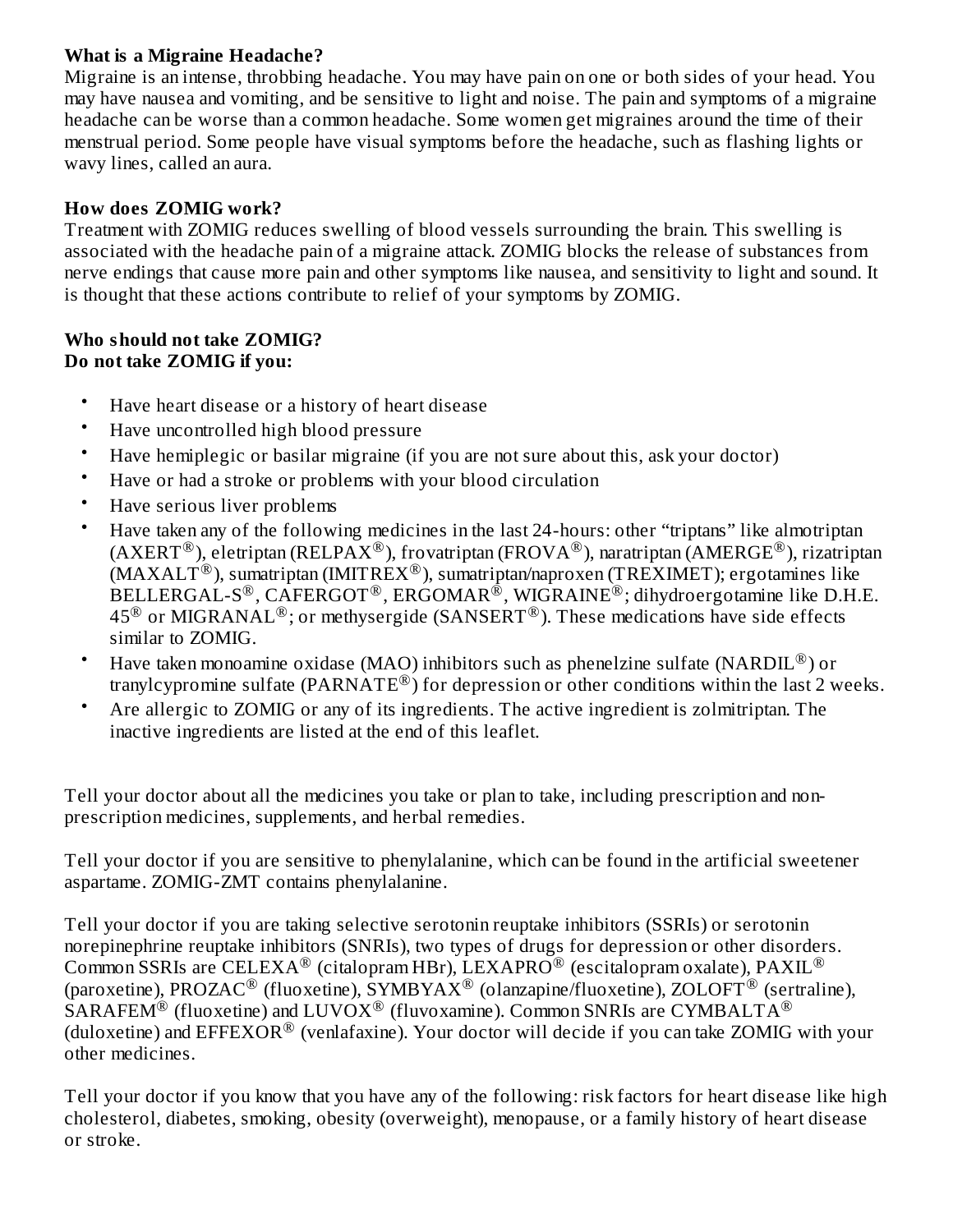Tell your doctor if you are pregnant or plan to become pregnant. It is not known if ZOMIG will harm your unborn baby.

Tell your doctor if you are breast feeding or plan to breast feed. It is not known if ZOMIG passes into your breast milk. Talk to your doctor about the best way to feed your baby while using ZOMIG.

## **How should I take ZOMIG?**

- Take ZOMIG exactly as your doctor tells you to take it. Your doctor will tell you how much ZOMIG to take and when to take it.
- If you take ZOMIG-ZMT Orally Disintegrating Tablets, do not remove the tablet from the blister pack until you are ready to take your medicine.
- You do not need to take any liquids with your ZOMIG-ZMT Orally Disintegrating Tablets.
- Take ZOMIGIZMT Orally Disintegrating Tablets whole.
- Place ZOMIG-ZMT Orally Disintegrating Tablets on your tongue, where it will dissolve.
- Safely throw away any unused tablets or pieces of tablets that have been removed from the blister packaging.
- If your headache comes back after your first dose, you may take a second dose any time after 2 hours of taking the first dose. For any attack where the first dose did not work, do not take a second dose without talking with your doctor. Do not take more than a total of 10 mg of ZOMIG (tablets or spray combined in any 24 hour period. If you take too much medicine, contact your doctor, hospital emergency department, or poison control center right away.

## **What are the possible side effects of ZOMIG?**

ZOMIG is generally well tolerated. As with any medicine, people taking ZOMIG may have side effects. The side effects are usually mild and do not last long.

The most common side effects of ZOMIG are:

- pain, pressure or tightness in the neck, throat or jaw
- dizziness
- tingling or other abnormal sensations
- tiredness
- drowsiness
- feeling warm or cold
- nausea
- feeling of tightness or heaviness in other areas of the body
- dry mouth

In very rare cases, patients taking triptans may experience serious side effects, such as heart attacks, high blood pressure, stroke, or serious allergic reactions. Extremely rarely, patients have died. **Call your doctor right away if you have any of the following problems after taking ZOMIG**:

• severe tightness, pain, pressure or heaviness in your chest, throat, neck, or jaw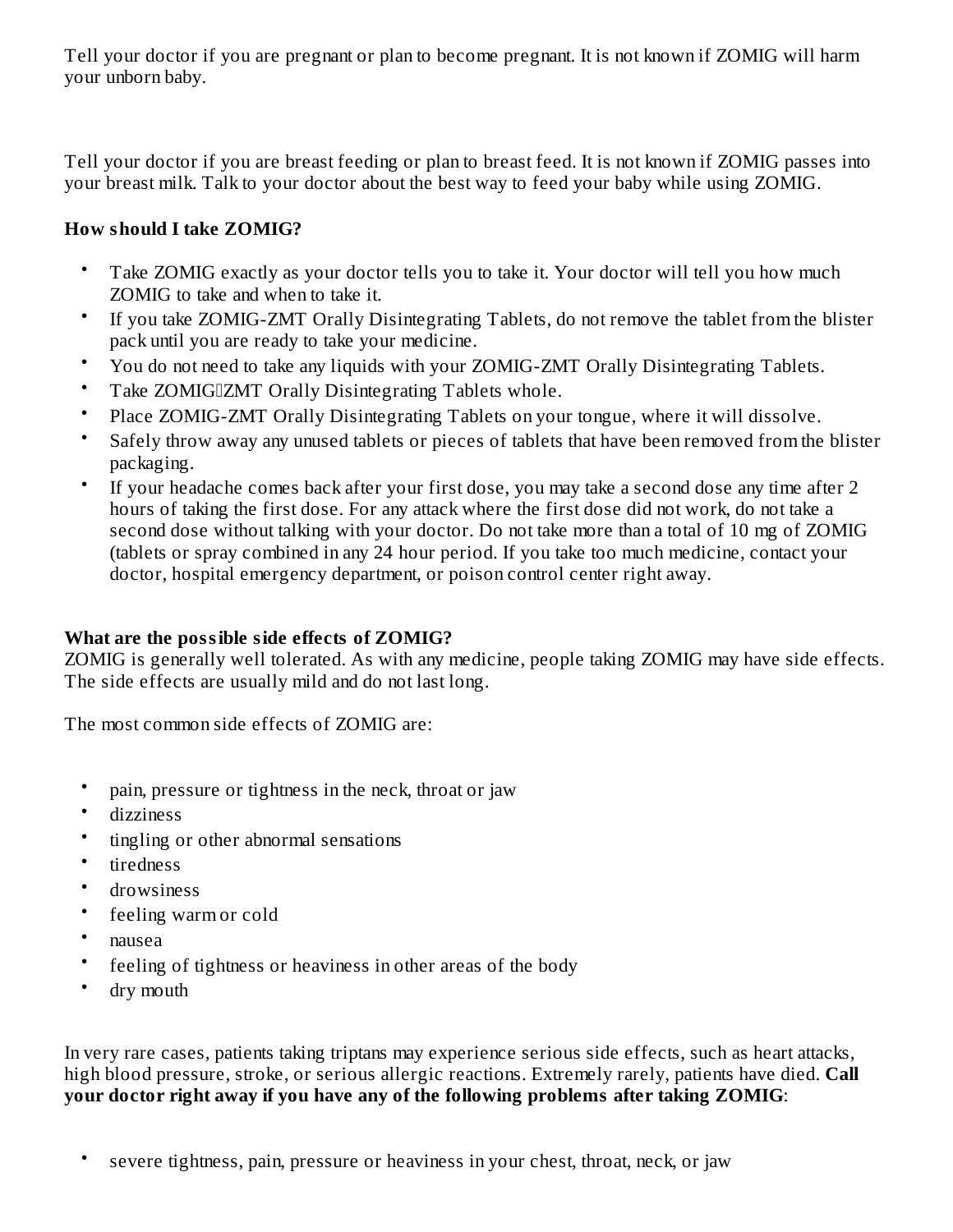- shortness of breath or wheezing
- sudden or severe stomach pain
- hives; tongue, mouth, or throat swelling
- problems seeing
- unusual weakness or numbness

Some people may have a reaction called serotonin syndrome, which can be life-threatening, when they use ZOMIG. In particular, this reaction may occur when they use ZOMIG together with certain types of antidepressants known as SSRIs or SNRIs. Symptoms may include mental changes (hallucinations, agitation, coma), fast heartbeat, changes in blood pressure, high body temperature or sweating, tight muscles, trouble walking, nausea, vomiting, and diarrhea. Call your doctor immediately if you have any of these symptoms after taking ZOMIG.

### This is not a complete list of side effects. Talk to your doctor if you develop any symptoms that **concern you.**

### **What to do in cas e of an overdos e?**

Call your doctor or poison control center or go to the nearest hospital emergency room.

### **General advice about ZOMIG**

Medicines are sometimes prescribed for conditions that are not mentioned in patient information leaflets. Do not use ZOMIG for a condition for which it was not prescribed. Do not give ZOMIG to other people, even if they have the same symptoms as you. People may be harmed if they take medicines that have not been prescribed for them.

This leaflet summarizes the most important information about ZOMIG. If you would like more information about ZOMIG, talk to your doctor. You can ask your doctor or pharmacist for information on ZOMIG that is written for healthcare professionals. You can also call 1-877-835-5472 or visit our website at www.ZOMIG.com.

### **What are the ingredients in ZOMIG?**

ZOMIG Tablets

Active ingredient: zolmitriptan

Inactive ingredients: anhydrous lactose NF, microcrystalline cellulose NF, sodium starch glycolate NF, magnesium stearate NF, hydroxypropyl methylcellulose USP, titanium dioxide USP, polyethylene glycol 400 NF, yellow iron oxide NF (2.5 mg tablet), red iron oxide NF (5 mg tablet), and polyethylene glycol 8000 NF

### ZOMIG-ZMT Orally Disintegrating Tablets

Active ingredient: zolmitriptan

Inactive ingredients: mannitol USP, microcrystalline cellulose NF, crospovidone NF, aspartame NF, sodium bicarbonate USP, citric acid anhydrous USP, colloidal silicon dioxide NF, magnesium stearate NF and orange flavor SN 027512

Store both ZOMIG Tablets and ZOMIGIZMT Orally Disintegrating Tablets at controlled room temperature, 68°F to 77°F (20°C to 25°C) and away from children. Protect from light and moisture. Discard when expired.

ZOMIG and ZOMIG-ZMT are registered trademarks of the AstraZeneca group of companies.

Other brands mentioned are trademarks of their respective owners and are not trademarks of the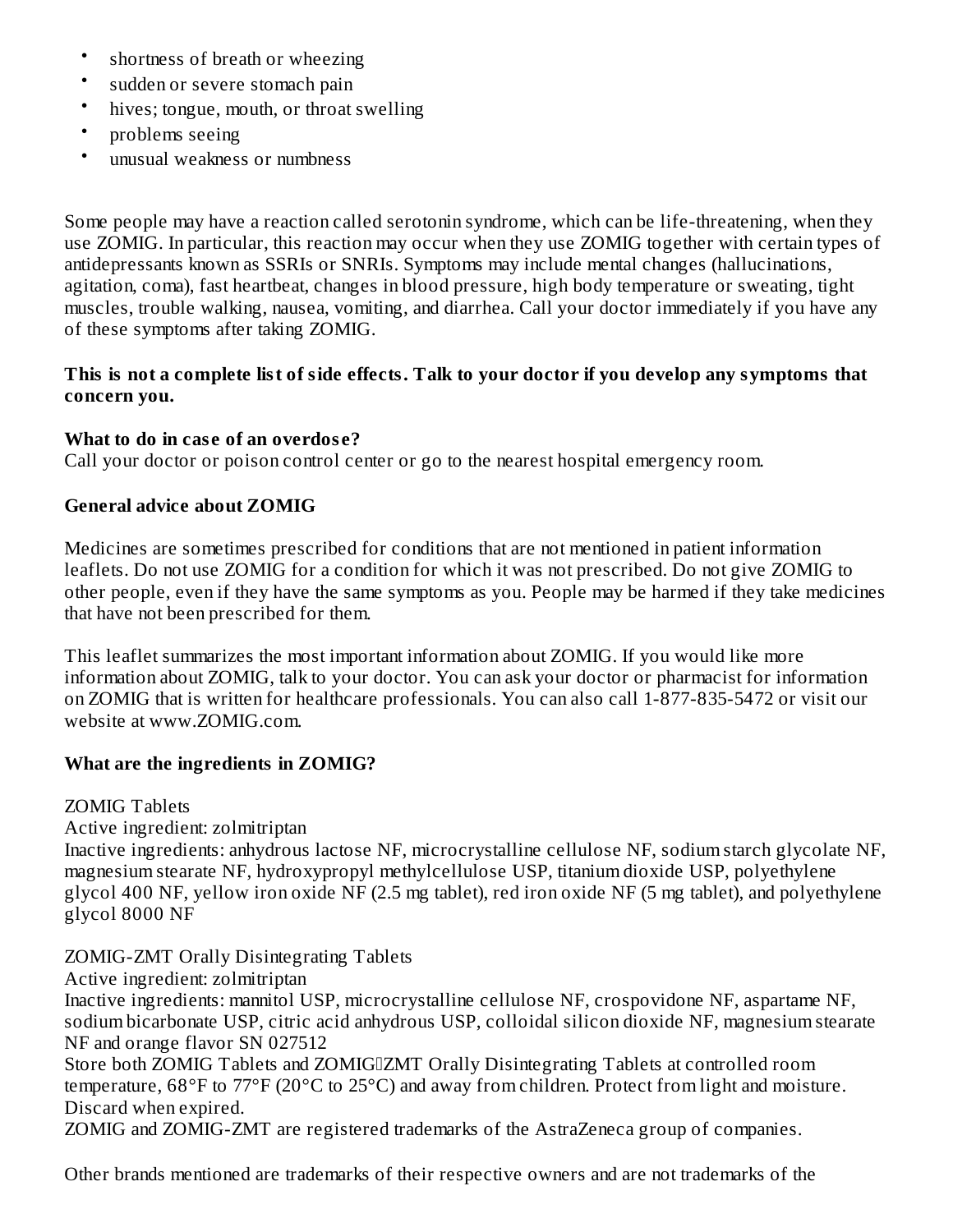AstraZeneca group of companies. The makers of these brands are not affiliated with AstraZeneca or its products.

©AstraZeneca 2019

Distributed by: Amneal Specialty, a division of Amneal Pharmaceuticals LLC Bridgewater, NJ 08807 Issued 04/2019

### **PACKAGE/LABEL PRINCIPAL DISPLAY PANEL – 2.5 mg**

NDC 64896-671-51 SIX Tablets  $\text{Zomig}^{\circledR}$  Tablets ZOLMITRIPTAN 2.5 mg Rx only 1-877-835-5472 **·**www.zomig.com amneal ®



### **PACKAGE/LABEL PRINCIPAL DISPLAY PANEL – 5 mg**

NDC 64896-672-50 THREE Tablets  $\text{Zomig}^{\circledR}$  Tablets ZOLMITRIPT 5 mg Rx only 1-877-835-5472 **·**www.zomig.com amne $\mathrm{al}^\circledR$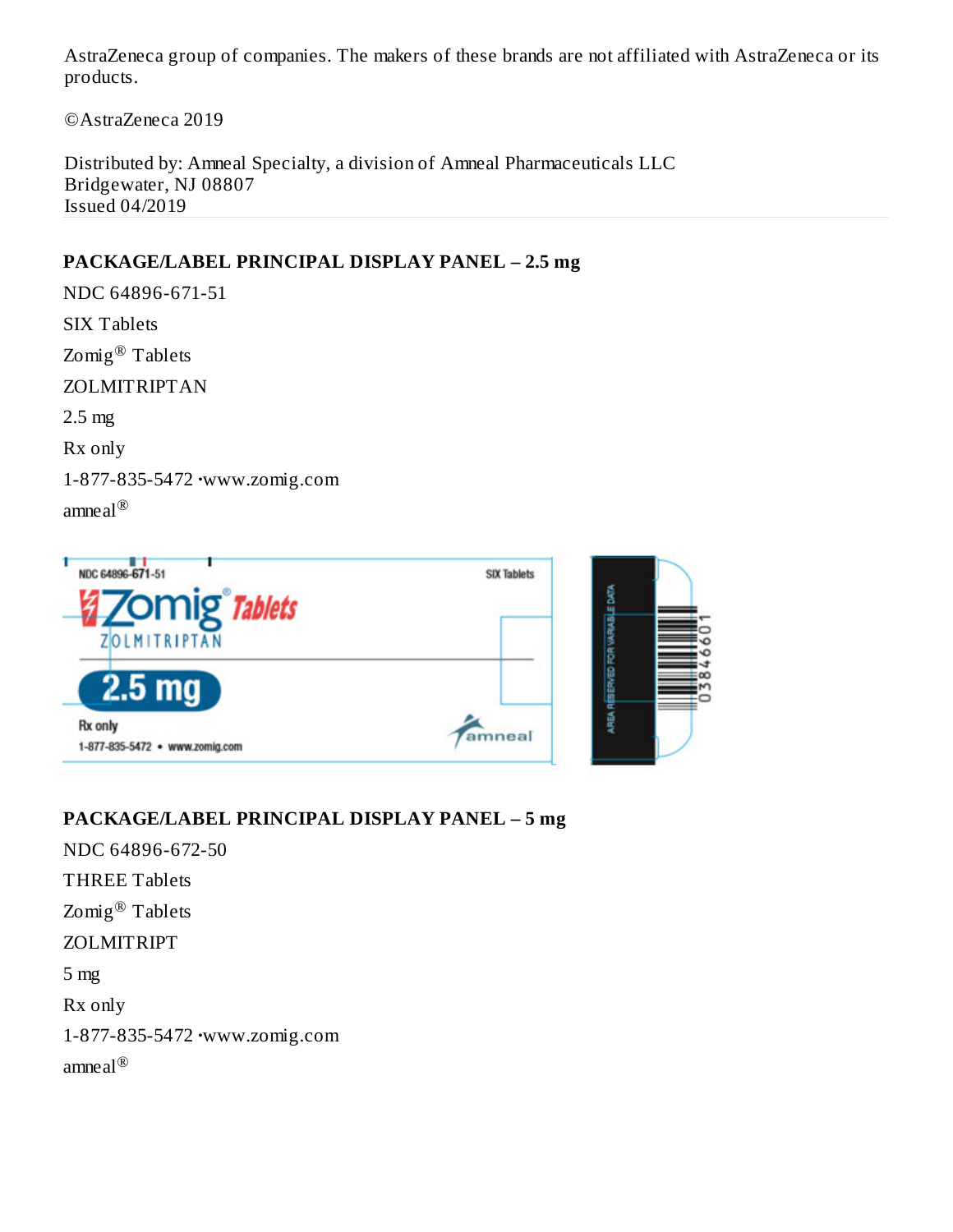

## **PACKAGE/LABEL PRINCIPAL DISPLAY PANEL –2.5 mg**

NDC 64896-691-51 SIX orally disintegrating tablets  $\text{Zomig-ZMT}^{\circledR}$ ZOLMITRIPTAN 2.5 mg ZMT Orally Disintegrating Tablets www.zomig.com Rx only 1-877-835-5472 amneal ®



## **PACKAGE/LABEL PRINCIPAL DISPLAY PANEL – 5 mg**

NDC 64896-692-50 THREE orally disintegrating tablets  $\text{Zomig-ZMT}^{\circledR}$ ZOLMITRIPTAN 5 mg ZMT Orally Disintegrating Tablets www.zomig.com Rx only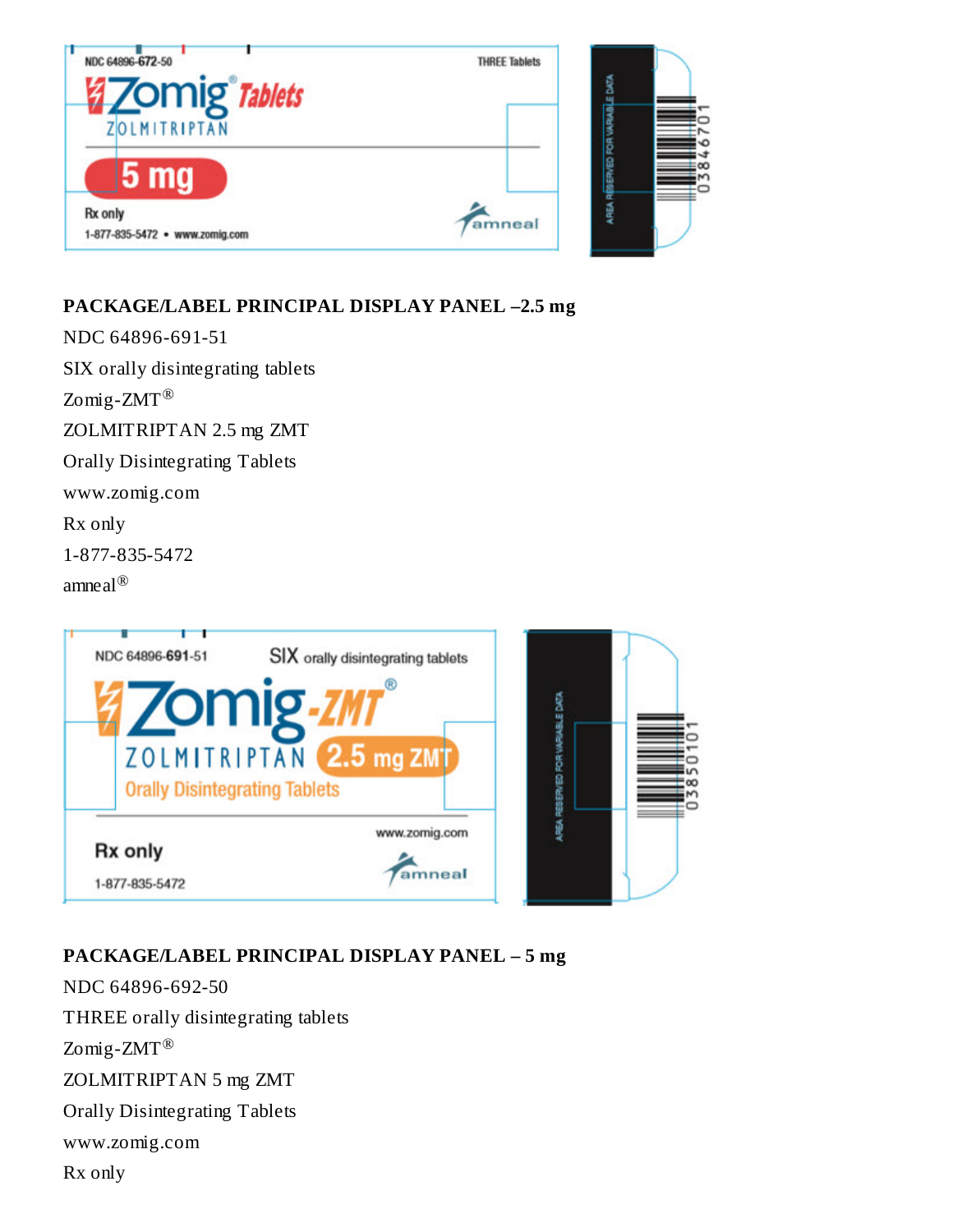1-877-835-5472

|                     | NDC 64896-692-50                                     | <b>THREE</b> orally disintegrating tablets |  |
|---------------------|------------------------------------------------------|--------------------------------------------|--|
|                     | <b>Zomig</b>                                         |                                            |  |
|                     | ZOLMITRIPTAN<br><b>Orally Disintegrating Tablets</b> | 5 mg ZMT                                   |  |
| amneal <sup>®</sup> | <b>Rx only</b><br>1-877-835-5472                     | www.zomig.com<br>amneal                    |  |

| <b>ZOMIG</b>                                    |                              |                                                                  |                     |                          |          |                  |
|-------------------------------------------------|------------------------------|------------------------------------------------------------------|---------------------|--------------------------|----------|------------------|
| zolmitriptan tablet                             |                              |                                                                  |                     |                          |          |                  |
|                                                 |                              |                                                                  |                     |                          |          |                  |
| <b>Product Information</b>                      |                              |                                                                  |                     |                          |          |                  |
| Product Type                                    |                              | <b>HUMAN PRESCRIPTION DRUG</b>                                   | Item Code (Source)  |                          |          | NDC:64896-671    |
| <b>Route of Administration</b>                  |                              | ORAL                                                             |                     |                          |          |                  |
|                                                 |                              |                                                                  |                     |                          |          |                  |
|                                                 |                              |                                                                  |                     |                          |          |                  |
| <b>Active Ingredient/Active Moiety</b>          |                              |                                                                  |                     |                          |          |                  |
|                                                 |                              | <b>Ingredient Name</b>                                           |                     | <b>Basis of Strength</b> |          | Strength         |
|                                                 |                              | ZOLMITRIPTAN (UNII: 2FS66TH3YW) (ZOLMITRIPTAN - UNII:2FS66TH3YW) |                     | ZOLMITRIPTAN             |          | $2.5 \text{ mg}$ |
|                                                 |                              |                                                                  |                     |                          |          |                  |
|                                                 |                              |                                                                  |                     |                          |          |                  |
| <b>Inactive Ingredients</b>                     |                              |                                                                  |                     |                          |          |                  |
|                                                 |                              | <b>Ingredient Name</b>                                           |                     |                          |          | Strength         |
| ANHYDROUS LACTOSE (UNII: 3SY5LH9PMK)            |                              |                                                                  |                     |                          |          |                  |
| MICRO CRYSTALLINE CELLULO SE (UNII: OP1R32D61U) |                              |                                                                  |                     |                          |          |                  |
|                                                 |                              | SO DIUM STARCH GLYCOLATE TYPE A POTATO (UNII: 5856J3G2A2)        |                     |                          |          |                  |
| MAGNESIUM STEARATE (UNII: 70097M6130)           |                              |                                                                  |                     |                          |          |                  |
|                                                 |                              | HYDRO XYPROPYL CELLULOSE (1600000 WAMW) (UNII: RFW2ET671P)       |                     |                          |          |                  |
| TITANIUM DIO XIDE (UNII: 15FIX9 V2JP)           |                              |                                                                  |                     |                          |          |                  |
| POLYETHYLENE GLYCOL 400 (UNII: B697894SGQ)      |                              |                                                                  |                     |                          |          |                  |
| POLYETHYLENE GLYCOL 8000 (UNII: Q662QK8M3B)     |                              |                                                                  |                     |                          |          |                  |
| <b>FERRIC OXIDE YELLOW (UNII: EX438O2MRT)</b>   |                              |                                                                  |                     |                          |          |                  |
| <b>WATER</b> (UNII: 059QF0KO0R)                 |                              |                                                                  |                     |                          |          |                  |
|                                                 |                              |                                                                  |                     |                          |          |                  |
| <b>Product Characteristics</b>                  |                              |                                                                  |                     |                          |          |                  |
| Color                                           | <b>YELLOW</b>                |                                                                  | <b>Score</b>        |                          | 2 pieces |                  |
| <b>Shape</b>                                    | ROUND (biconvex; filmcoated) |                                                                  | <b>Size</b>         |                          | 7mm      |                  |
| Flavor                                          |                              |                                                                  | <b>Imprint Code</b> |                          | ZOMIG;25 |                  |
| <b>Contains</b>                                 |                              |                                                                  |                     |                          |          |                  |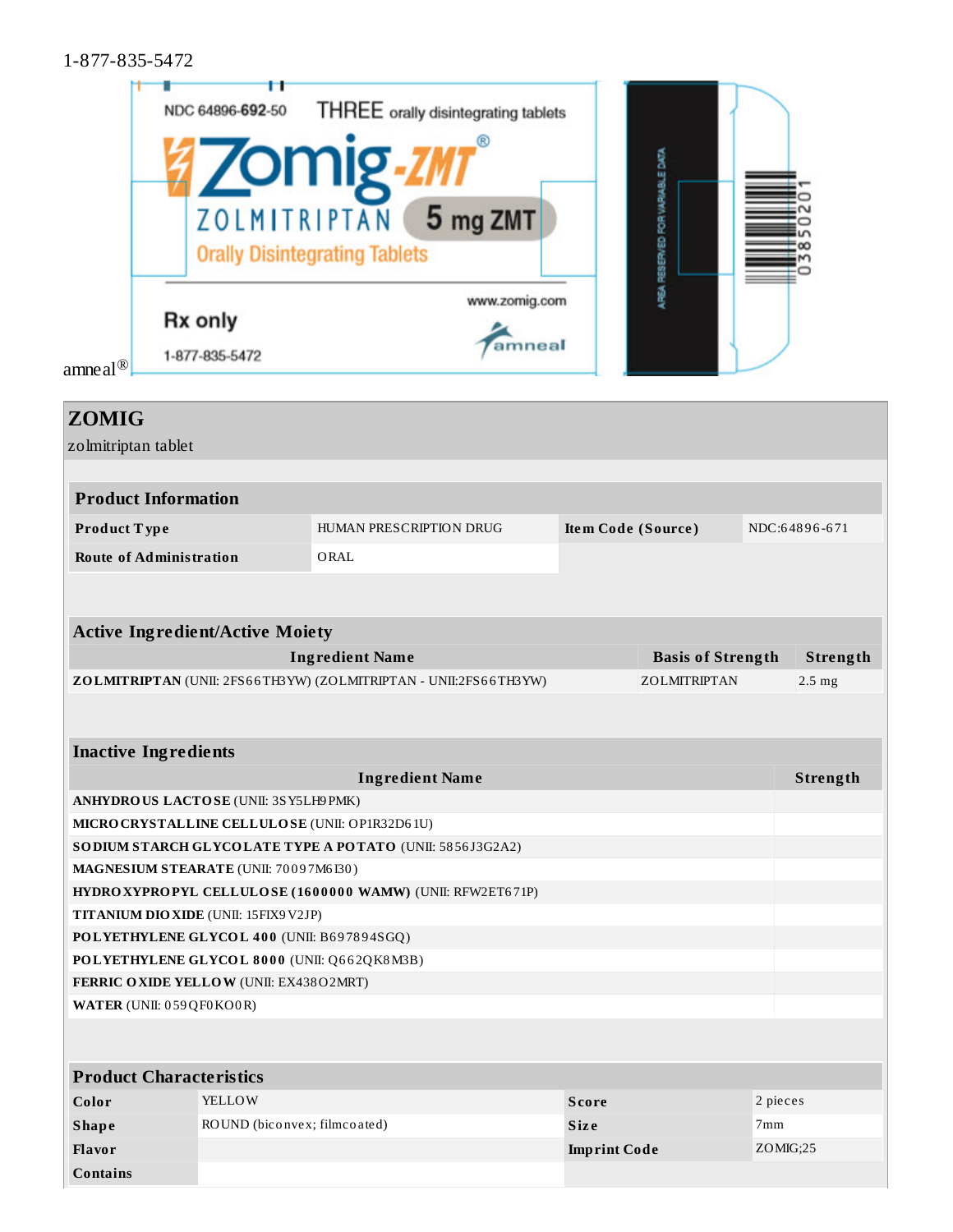| Packaging                                       |                              |                                                                  |                     |                                         |     |                           |
|-------------------------------------------------|------------------------------|------------------------------------------------------------------|---------------------|-----------------------------------------|-----|---------------------------|
| <b>Item Code</b><br>#                           |                              | <b>Package Description</b>                                       |                     | Marketing Start Date Marketing End Date |     |                           |
| 1 NDC:64896-671-51 1 in 1 CARTON                |                              |                                                                  | 04/02/2012          |                                         |     |                           |
| 1                                               |                              | 6 in 1 BLISTER PACK; Type 0: Not a Combination Product           |                     |                                         |     |                           |
| 2 NDC:64896-671-49 1 in 1 CARTON                |                              |                                                                  | 04/02/2012          |                                         |     |                           |
| 2                                               |                              | 2 in 1 BLISTER PACK; Type 0: Not a Combination Product           |                     |                                         |     |                           |
| <b>Marketing Information</b>                    |                              |                                                                  |                     |                                         |     |                           |
| <b>Marketing Category</b>                       |                              | <b>Application Number or Monograph Citation</b>                  |                     |                                         |     |                           |
|                                                 | NDA020768                    |                                                                  |                     | <b>Marketing Start Date</b>             |     | <b>Marketing End Date</b> |
| <b>NDA</b>                                      |                              |                                                                  | 04/02/2012          |                                         |     |                           |
|                                                 |                              |                                                                  |                     |                                         |     |                           |
| <b>ZOMIG</b><br>zolmitriptan tablet             |                              |                                                                  |                     |                                         |     |                           |
| <b>Product Information</b>                      |                              |                                                                  |                     |                                         |     |                           |
| Product Type                                    |                              | HUMAN PRESCRIPTION DRUG                                          | Item Code (Source)  |                                         |     | NDC:64896-672             |
| <b>Route of Administration</b>                  |                              | ORAL                                                             |                     |                                         |     |                           |
| <b>Active Ingredient/Active Moiety</b>          |                              | <b>Ingredient Name</b>                                           |                     | <b>Basis of Strength</b>                |     | Strength                  |
|                                                 |                              | ZOLMITRIPTAN (UNII: 2FS66TH3YW) (ZOLMITRIPTAN - UNII:2FS66TH3YW) |                     | ZOLMITRIPTAN                            |     | 5 <sub>mg</sub>           |
| <b>Inactive Ingredients</b>                     |                              | <b>Ingredient Name</b>                                           |                     |                                         |     | Strength                  |
| ANHYDROUS LACTOSE (UNII: 3SY5LH9 PMK)           |                              |                                                                  |                     |                                         |     |                           |
| MICRO CRYSTALLINE CELLULO SE (UNII: OP1R32D61U) |                              |                                                                  |                     |                                         |     |                           |
|                                                 |                              | SO DIUM STARCH GLYCOLATE TYPE A POTATO (UNII: 5856J3G2A2)        |                     |                                         |     |                           |
| MAGNESIUM STEARATE (UNII: 70097M6I30)           |                              |                                                                  |                     |                                         |     |                           |
|                                                 |                              | HYDRO XYPROPYL CELLULOSE (1600000 WAMW) (UNII: RFW2ET671P)       |                     |                                         |     |                           |
| TITANIUM DIO XIDE (UNII: 15FIX9 V2JP)           |                              |                                                                  |                     |                                         |     |                           |
| POLYETHYLENE GLYCOL 400 (UNII: B697894SGQ)      |                              |                                                                  |                     |                                         |     |                           |
| POLYETHYLENE GLYCOL 8000 (UNII: Q662QK8M3B)     |                              |                                                                  |                     |                                         |     |                           |
| FERRIC OXIDE RED (UNII: 1K09F3G675)             |                              |                                                                  |                     |                                         |     |                           |
|                                                 |                              |                                                                  |                     |                                         |     |                           |
| <b>Product Characteristics</b>                  |                              |                                                                  |                     |                                         |     |                           |
| Color                                           | <b>PINK</b>                  |                                                                  | <b>Score</b>        |                                         |     | no score                  |
| <b>Shape</b>                                    | ROUND (biconvex; filmcoated) |                                                                  | Size                |                                         | 9mm |                           |
| Flavor                                          |                              |                                                                  | <b>Imprint Code</b> |                                         |     | ZOMG;5                    |
| <b>Contains</b>                                 |                              |                                                                  |                     |                                         |     |                           |
|                                                 |                              |                                                                  |                     |                                         |     |                           |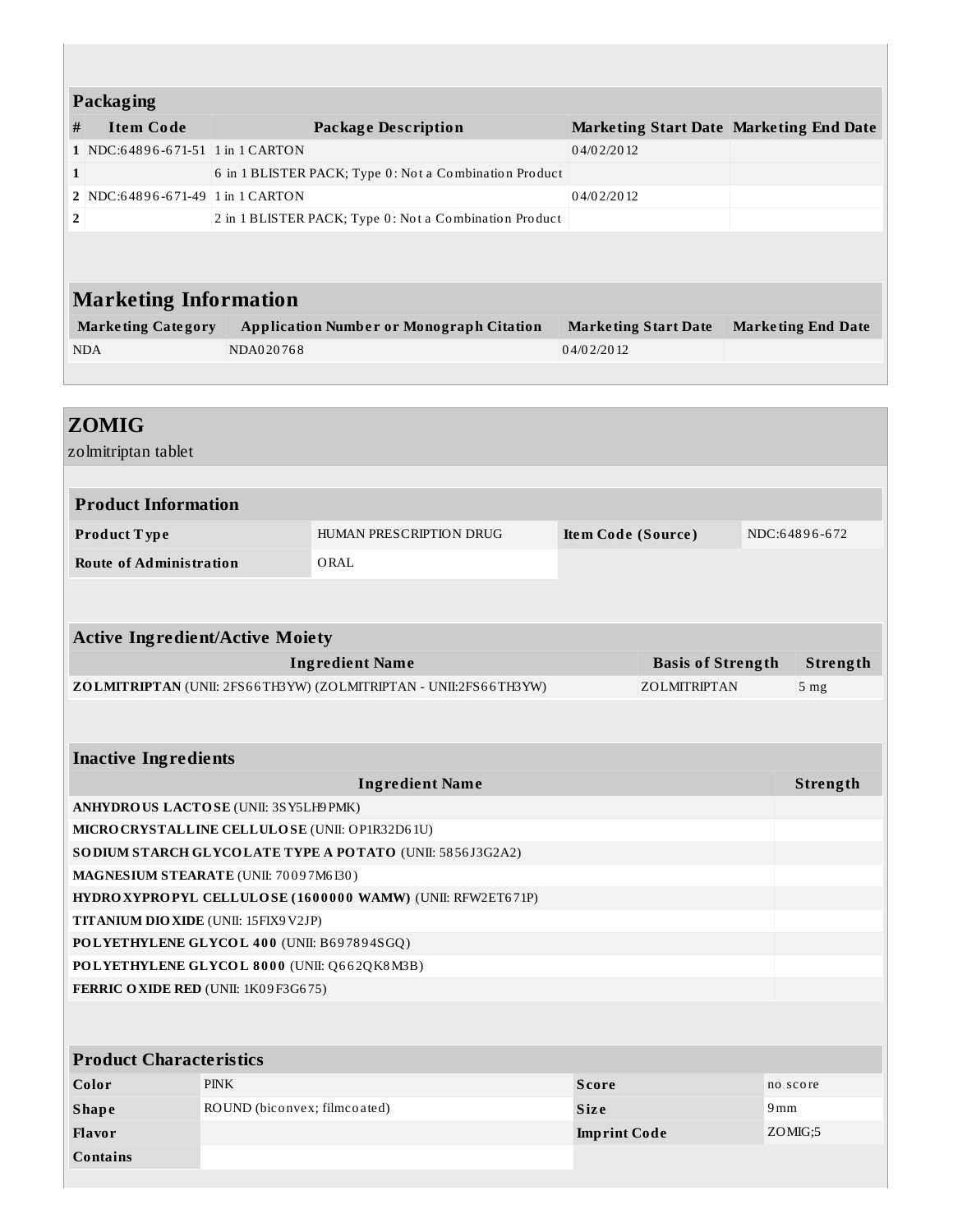| <b>Packaging</b>                                 |                             |                                                                  |                     |                                         |                 |                           |
|--------------------------------------------------|-----------------------------|------------------------------------------------------------------|---------------------|-----------------------------------------|-----------------|---------------------------|
| #<br><b>Item Code</b>                            |                             | <b>Package Description</b>                                       |                     | Marketing Start Date Marketing End Date |                 |                           |
| 1 NDC:64896-672-50 1 in 1 CARTON                 |                             |                                                                  | 04/02/2012          |                                         |                 |                           |
| 1                                                |                             | 3 in 1 BLISTER PACK; Type 0: Not a Combination Product           |                     |                                         |                 |                           |
| 2 NDC:64896-672-49 1 in 1 CARTON                 |                             |                                                                  | 04/02/2012          |                                         |                 |                           |
| $\overline{\mathbf{2}}$                          |                             | 2 in 1 BLISTER PACK; Type 0: Not a Combination Product           |                     |                                         |                 |                           |
|                                                  |                             |                                                                  |                     |                                         |                 |                           |
|                                                  |                             |                                                                  |                     |                                         |                 |                           |
|                                                  |                             |                                                                  |                     |                                         |                 |                           |
| <b>Marketing Information</b>                     |                             |                                                                  |                     |                                         |                 |                           |
| <b>Marketing Category</b>                        |                             | <b>Application Number or Monograph Citation</b>                  |                     | <b>Marketing Start Date</b>             |                 | <b>Marketing End Date</b> |
| <b>NDA</b>                                       | NDA020768                   |                                                                  | 04/02/2012          |                                         |                 |                           |
|                                                  |                             |                                                                  |                     |                                         |                 |                           |
|                                                  |                             |                                                                  |                     |                                         |                 |                           |
| <b>ZOMIG ZMT</b>                                 |                             |                                                                  |                     |                                         |                 |                           |
| zolmitriptan tablet, orally disintegrating       |                             |                                                                  |                     |                                         |                 |                           |
|                                                  |                             |                                                                  |                     |                                         |                 |                           |
| <b>Product Information</b>                       |                             |                                                                  |                     |                                         |                 |                           |
|                                                  |                             | HUMAN PRESCRIPTION DRUG                                          |                     |                                         |                 | NDC:64896-691             |
| Product Type                                     |                             |                                                                  | Item Code (Source)  |                                         |                 |                           |
| <b>Route of Administration</b>                   |                             | ORAL                                                             |                     |                                         |                 |                           |
|                                                  |                             |                                                                  |                     |                                         |                 |                           |
|                                                  |                             |                                                                  |                     |                                         |                 |                           |
| <b>Active Ingredient/Active Moiety</b>           |                             |                                                                  |                     |                                         |                 |                           |
|                                                  |                             | <b>Ingredient Name</b>                                           |                     | <b>Basis of Strength</b>                |                 | Strength                  |
|                                                  |                             | ZOLMITRIPTAN (UNII: 2FS66TH3YW) (ZOLMITRIPTAN - UNII:2FS66TH3YW) |                     | ZOLMITRIPTAN                            |                 | 2.5 <sub>mg</sub>         |
|                                                  |                             |                                                                  |                     |                                         |                 |                           |
|                                                  |                             |                                                                  |                     |                                         |                 |                           |
| <b>Inactive Ingredients</b>                      |                             |                                                                  |                     |                                         |                 |                           |
|                                                  |                             | <b>Ingredient Name</b>                                           |                     |                                         |                 | Strength                  |
| MICRO CRYSTALLINE CELLULO SE (UNII: OP1R32D61U)  |                             |                                                                  |                     |                                         |                 |                           |
| MAGNESIUM STEARATE (UNII: 70097M6130)            |                             |                                                                  |                     |                                         |                 |                           |
| CROSPOVIDONE (15 MPA.S AT 5%) (UNII: 68401960MK) |                             |                                                                  |                     |                                         |                 |                           |
| <b>ASPARTAME</b> (UNII: Z0H242BBR1)              |                             |                                                                  |                     |                                         |                 |                           |
| SO DIUM BICARBONATE (UNII: 8 MDF5V39QO)          |                             |                                                                  |                     |                                         |                 |                           |
| <b>ANHYDRO US CITRIC ACID (UNII: XF417D3PSL)</b> |                             |                                                                  |                     |                                         |                 |                           |
| <b>SILICON DIO XIDE (UNII: ETJ7Z6 XBU4)</b>      |                             |                                                                  |                     |                                         |                 |                           |
| ORANGE (UNII: 5EVU04N5QU)                        |                             |                                                                  |                     |                                         |                 |                           |
| MANNITOL (UNII: 30WL53L36A)                      |                             |                                                                  |                     |                                         |                 |                           |
|                                                  |                             |                                                                  |                     |                                         |                 |                           |
|                                                  |                             |                                                                  |                     |                                         |                 |                           |
| <b>Product Characteristics</b>                   |                             |                                                                  |                     |                                         |                 |                           |
| Color                                            | <b>WHITE</b>                |                                                                  | <b>Score</b>        |                                         | no score        |                           |
| <b>Shape</b>                                     | ROUND (flatfaced; bevelled) |                                                                  | Size                |                                         | 6 <sub>mm</sub> |                           |
| Flavor                                           |                             |                                                                  | <b>Imprint Code</b> |                                         | Z               |                           |
| <b>Contains</b>                                  |                             |                                                                  |                     |                                         |                 |                           |
|                                                  |                             |                                                                  |                     |                                         |                 |                           |
|                                                  |                             |                                                                  |                     |                                         |                 |                           |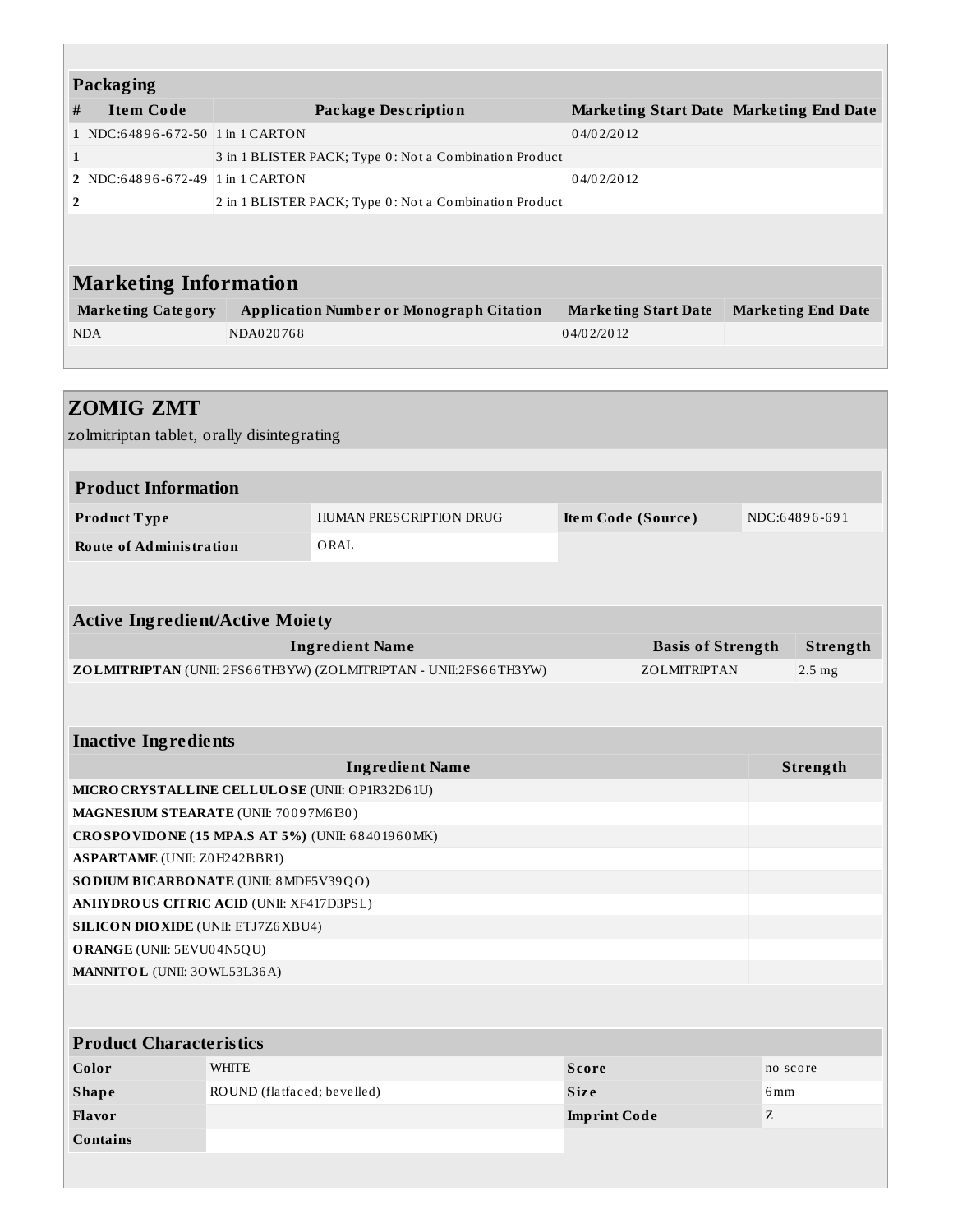| Packaging      |                                  |                                                        |                                         |                           |  |  |  |  |
|----------------|----------------------------------|--------------------------------------------------------|-----------------------------------------|---------------------------|--|--|--|--|
| #              | <b>Item Code</b>                 | Package Description                                    | Marketing Start Date Marketing End Date |                           |  |  |  |  |
|                | 1 NDC:64896-691-51 1 in 1 CARTON |                                                        | 07/02/2012                              |                           |  |  |  |  |
| $\mathbf{1}$   |                                  | 6 in 1 BLISTER PACK; Type 0: Not a Combination Product |                                         |                           |  |  |  |  |
|                | 2 NDC:64896-691-49 1 in 1 CARTON |                                                        | 07/02/2012                              |                           |  |  |  |  |
| $\overline{2}$ |                                  | 2 in 1 BLISTER PACK; Type 0: Not a Combination Product |                                         |                           |  |  |  |  |
|                |                                  |                                                        |                                         |                           |  |  |  |  |
|                | <b>Marketing Information</b>     |                                                        |                                         |                           |  |  |  |  |
|                | <b>Marketing Category</b>        | <b>Application Number or Monograph Citation</b>        | <b>Marketing Start Date</b>             | <b>Marketing End Date</b> |  |  |  |  |
|                | <b>NDA</b>                       | NDA021231                                              | 07/02/2012                              |                           |  |  |  |  |
|                |                                  |                                                        |                                         |                           |  |  |  |  |

| <b>ZOMIG ZMT</b>                                                                                |                             |                                                                  |                     |                          |     |                 |  |
|-------------------------------------------------------------------------------------------------|-----------------------------|------------------------------------------------------------------|---------------------|--------------------------|-----|-----------------|--|
| zolmitriptan tablet, orally disintegrating                                                      |                             |                                                                  |                     |                          |     |                 |  |
|                                                                                                 |                             |                                                                  |                     |                          |     |                 |  |
| <b>Product Information</b>                                                                      |                             |                                                                  |                     |                          |     |                 |  |
| Product Type                                                                                    |                             | HUMAN PRESCRIPTION DRUG                                          | Item Code (Source)  |                          |     | NDC:64896-692   |  |
| <b>Route of Administration</b>                                                                  |                             | ORAL                                                             |                     |                          |     |                 |  |
|                                                                                                 |                             |                                                                  |                     |                          |     |                 |  |
|                                                                                                 |                             |                                                                  |                     |                          |     |                 |  |
| <b>Active Ingredient/Active Moiety</b>                                                          |                             |                                                                  |                     |                          |     |                 |  |
|                                                                                                 |                             | <b>Ingredient Name</b>                                           |                     | <b>Basis of Strength</b> |     | Strength        |  |
|                                                                                                 |                             | ZOLMITRIPTAN (UNII: 2FS66TH3YW) (ZOLMITRIPTAN - UNII:2FS66TH3YW) |                     | ZOLMITRIPTAN             |     | 5 <sub>mg</sub> |  |
|                                                                                                 |                             |                                                                  |                     |                          |     |                 |  |
|                                                                                                 |                             |                                                                  |                     |                          |     |                 |  |
| <b>Inactive Ingredients</b>                                                                     |                             |                                                                  |                     |                          |     |                 |  |
|                                                                                                 |                             | <b>Ingredient Name</b>                                           |                     |                          |     | Strength        |  |
| MICRO CRYSTALLINE CELLULO SE (UNII: OP1R32D61U)                                                 |                             |                                                                  |                     |                          |     |                 |  |
| MAGNESIUM STEARATE (UNII: 70097M6I30)                                                           |                             |                                                                  |                     |                          |     |                 |  |
| CROSPOVIDONE (15 MPA.S AT 5%) (UNII: 68401960MK)                                                |                             |                                                                  |                     |                          |     |                 |  |
| <b>ASPARTAME</b> (UNII: Z0H242BBR1)                                                             |                             |                                                                  |                     |                          |     |                 |  |
| SO DIUM BICARBONATE (UNII: 8 MDF5V39QO)                                                         |                             |                                                                  |                     |                          |     |                 |  |
| <b>ANHYDRO US CITRIC ACID (UNII: XF417D3PSL)</b><br><b>SILICON DIO XIDE (UNII: ETJ7Z6 XBU4)</b> |                             |                                                                  |                     |                          |     |                 |  |
| ORANGE (UNII: 5EVU04N5QU)                                                                       |                             |                                                                  |                     |                          |     |                 |  |
| MANNITOL (UNII: 30WL53L36A)                                                                     |                             |                                                                  |                     |                          |     |                 |  |
|                                                                                                 |                             |                                                                  |                     |                          |     |                 |  |
|                                                                                                 |                             |                                                                  |                     |                          |     |                 |  |
| <b>Product Characteristics</b>                                                                  |                             |                                                                  |                     |                          |     |                 |  |
| Color                                                                                           | <b>WHITE</b>                |                                                                  | <b>Score</b>        |                          |     | no score        |  |
| <b>Shape</b>                                                                                    | ROUND (flatfaced; bevelled) |                                                                  | <b>Size</b>         |                          | 8mm |                 |  |
| Flavor                                                                                          |                             |                                                                  | <b>Imprint Code</b> |                          | Z;5 |                 |  |
| <b>Contains</b>                                                                                 |                             |                                                                  |                     |                          |     |                 |  |
|                                                                                                 |                             |                                                                  |                     |                          |     |                 |  |
|                                                                                                 |                             |                                                                  |                     |                          |     |                 |  |